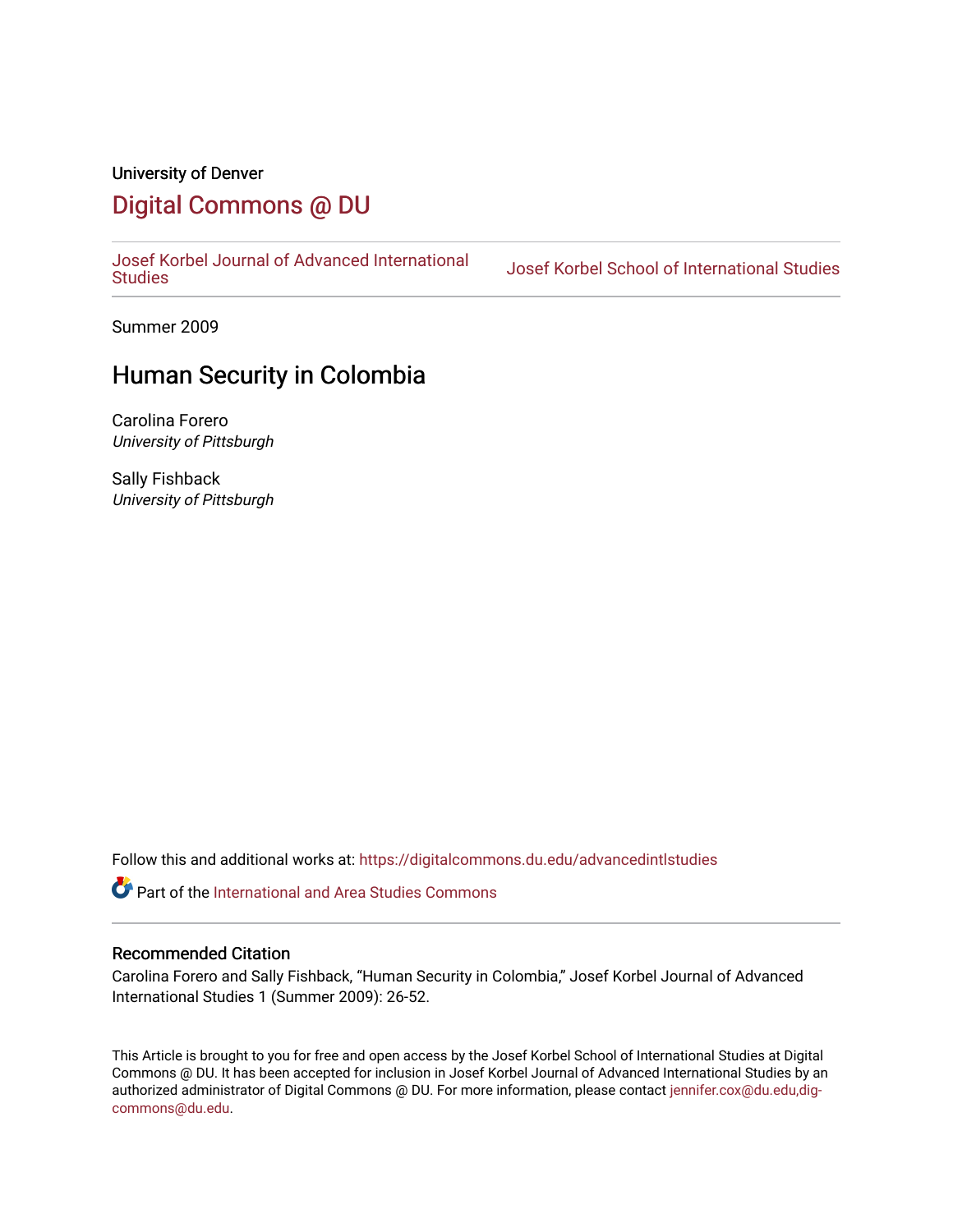Human Security in Colombia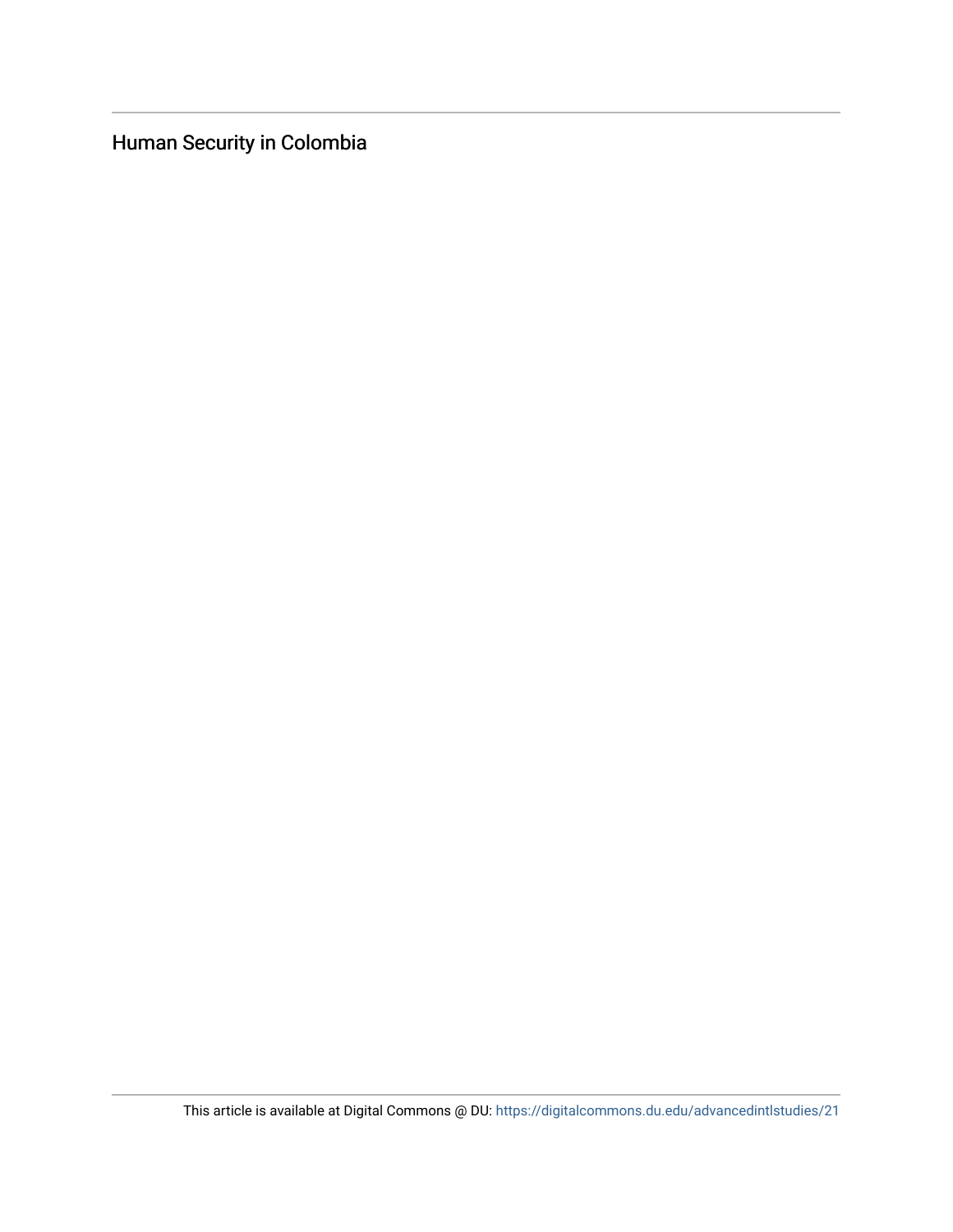# **Human Security in Colombia**

CAROLINA FORERO University of Pittsburgh M.A. Candidate, Public and International Affairs

SALLY FISHBACK University of Pittsburgh M.A. Candidate, International Development

The Human Security Index for Colombia (HSIC) is a quantitative analysis of the most pressing concerns facing the nation. An introduction and demographic depiction outlining relevant historical events is included to better explain how Colombia has progressed into its current state. Research compiled by the government and other official sources is used to explore both the social welfare and physical safety of all Colombians. Issues surrounding the domestic conflict as well as nonviolent concerns are dually mentioned, and data is broken down by department to depict the regions of concern. Two sub-indices were constructed and intentionally separated, as they are the results of separate policy efforts. To further analyze policy option(s), these indicators must be individually approached. Yet showing the results of these separate issues side by side demonstrates varying rates of progress and highlights areas that need to be addressed. The authors have attempted to construct a definition of human security and a subsequent index that envelope as many concerns that face Colombia today. Previously constructed indices have used universal indicators or have simply focused on the affects of Colombia's domestic conflict. This index was designed as a comprehensive document, with the intent of analyzing the full spectrum of human security in Colombia. The concluding results demonstrate an improvement to social welfare, yet depicts an overall decrease in human security at the national level. The results by department lack both homogeneity and any regional pattern. The concluding results indicate that efforts to improve human security should be approached from the local level instead of macro, national policies.<sup>[1](#page-2-0)</sup>

\_\_\_\_\_\_\_\_\_\_\_\_\_\_\_\_\_\_\_\_\_\_\_\_\_\_\_\_\_\_\_\_\_\_\_\_\_\_\_\_\_\_\_\_\_\_\_\_\_\_\_\_\_\_\_\_\_\_\_\_\_\_\_\_\_\_\_\_\_\_\_\_\_\_\_\_\_\_

**L**ocated in the northern most region of South America, Colombia's countryside is abundant with resources such as oil, minerals and forests. Its extensive coastlines and varying altitudes give the nation a diverse array of climates and potential tourist destinations (Isacson 2002, 25). In addition to these natural amenities, Colombia overcame its worst economic crisis at the turn of the century to experience one of the most prosperous economies of Latin America.<sup>[2](#page-2-1)</sup> Yet, even a constitutional reform in 1991 to modernize the state and improve life conditions could not

\_\_\_\_\_\_\_\_\_\_\_\_\_\_\_\_\_\_\_\_\_\_\_\_\_\_\_\_\_\_\_\_\_\_\_\_\_\_\_\_\_\_\_\_\_\_\_\_\_\_\_\_\_\_\_\_\_\_\_\_\_\_\_\_\_\_\_\_\_\_\_\_\_\_\_\_\_\_

<span id="page-2-0"></span><sup>&</sup>lt;sup>1</sup> The original compilation of this paper was prepared for a graduate course at the University of Pittsburgh, Graduate School of Public and International Affairs: Human Security taught by Professor Taylor Seybolt. The template for the national index was designed by the Professor Seybolt, and the content has been equally developed by the authors.

<span id="page-2-1"></span><sup>&</sup>lt;sup>2</sup> See Appendix for more information about Colombian economic indicators.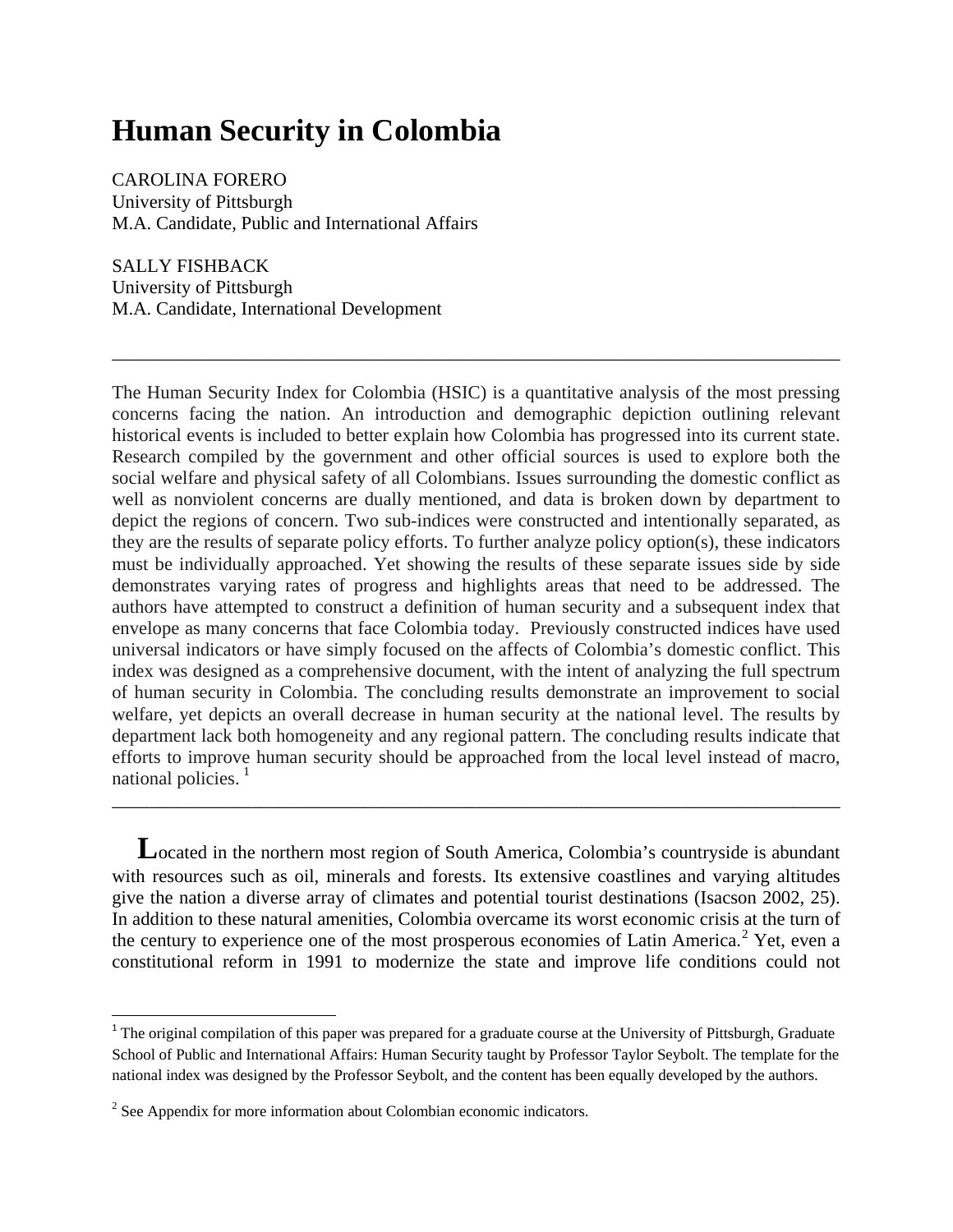overcome the administrative failures in order to satisfy basic needs and the impact of a sixty-year domestic conflict.

Colombia has a history of insurrection that has crippled its socio-economic development since 1948. Beginning with ten years of a violent power struggle between two political parties, the guerilla movement originated in the early  $1960s<sup>3</sup>$  $1960s<sup>3</sup>$  $1960s<sup>3</sup>$  as a revolt against the government system. Soon after, as a result of the guerillas' exploitation of the public, civilian paramilitaries were formed in the mid-1960s (Cock 2006, 17). However, money interests and involvement in the drug trade have replaced the rebel ideology that was once the driving force behind the guerilla and paramilitary forces (Rocha 2000, 151-162). The government's inability to control the guerilla and paramilitary factions has resulted in increased human insecurity, worsened by the drug trade throughout the country. The government itself has been tied to paramilitary groups and the killing of civilians in the past (Isacson 2002, 27).

While the 1990s brought on a shift in national policy and the emergence of international aid to combat the rebel groups, the government's reluctance to allocate funds in support of social programs and its inability to turn policy into reality keep Colombia in humanitarian crisis (Isacson 2002, 37-38). This failure of the government is reflected in the fact that 46.8% of Colombians are living below the national poverty line [4](#page-3-1) (Colombian National Administrative Department of Statistics).

This document examines whether Colombian policies and international aid have been able to curb any of the effects of the ongoing conflict to make positive gains on the human security of the Colombian population as a whole. The Human Security Index for the case of Colombia (HSIC) expresses the change between 1995 and 2005. To illustrate this, human security has been defined and the most pressing issues of violence, the number of internally displaced and the poverty rate in Colombia will be addressed. In addition to national results, department comparisons are made to demonstrate how progress and deterioration can be isolated into certain regions and specific variables. This is a unique analysis by department, as previous literature addressing local concerns only allude to social welfare in the narrative, while the statistics focus on violence and its affects. [5](#page-3-2)

ı

<span id="page-3-0"></span><sup>3</sup> The Revolutionary Armed Forces of Colombia (*Fuerzas Armadas Revolucionarias de Colombia* – *FARC*) was created in 1964; the Popular Liberation Army, EPL (*Ejército Popular de Liberación*) in 1967; and the 19th of April Movement (*Movimiento 19 de Abril* or *M-19*) was formed in 1970. Those are currently the largest and most active guerrilla movements present in Colombia.

<span id="page-3-1"></span> $\frac{4}{1}$  The World Bank defines poverty as hunger, lack of shelter, illness without the ability to be treated by a physician, lacking access to education, illiteracy, and/or unemployment. To measure this, the World Bank uses the Poverty Line that is defined as the minimum level of consumption or income level that a person needs to meet basic needs, depending on his or her national surroundings. The internationally accepted measurement for extreme poverty in the developing world is equivalent to one US dollar per day; some countries also use a measurement of two US dollars. These measures are used by the United Nations in the Millennium Development Goals. For more information:

<span id="page-3-2"></span> $\frac{http://web.worldbank.org.}{5}$  $\frac{http://web.worldbank.org.}{5}$  $\frac{http://web.worldbank.org.}{5}$  $\frac{http://web.worldbank.org.}{5}$  $\frac{http://web.worldbank.org.}{5}$  Bejarano (1997) analyses the impact of violence in the rural areas of Colombia using data from the mid-1980s and mid-1990s. He looks at how those departments with little industry and large rural populations have seen the worst of the conflict. Cubides, Olaya, and Ortiz (1998) provide more detail into the impact and distribution of violence by municipality, focusing on those municipalities with higher levels of violence from 1987-1997. Using data from 1985 to 2002, several scholars in Universidad Nacional de Colombia, (2004) explored the expansion of the conflict and the concentration of impacts by department. This was the most detailed analysis of the violence found by department in which different researchers provide different perspectives of the problem. Sanchez and Chacon (2006) found a strong connection between the levels of violence, the spread of guerrillas and paramilitaries, and the level of fiscal decentralization in Colombia. Holmes, Gutierrez de Pineres and Curtin (2008) present the most recent study of violence by department in Colombia, formulating their research using econometric models.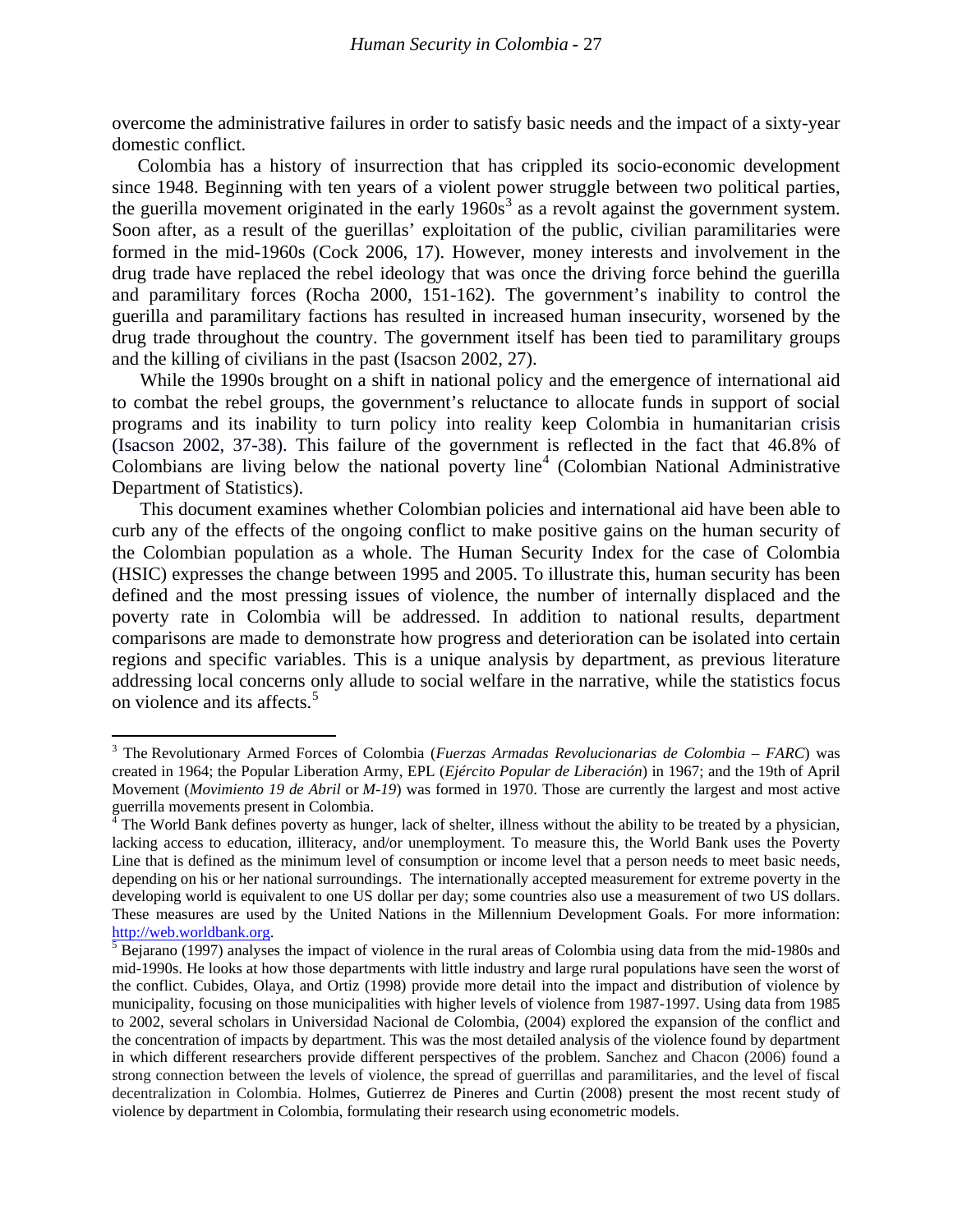Section II outlines both human security issues directly related to the current conflict as well as those associated with the basic needs of all populations. The role the government plays with both will be reviewed. Section III explores the specific variables selected to analyze human security issues and the rationale for their inclusion and the omission of the others in the HSIC. Section III also illustrates the results obtained using data from 1995 through 2005. Finally, the conclusion uses the quantitative findings showing a significant deterioration in the *Protection of Life* Sub-Index, a minor improvement in the *Defense of Human Dignity* Sub-Index, with an overall HSIC deterioration to compare the results on a national level to that seen in the 32 departments.

#### **Assessment of Security and Insecurity in Columbia**

#### *Definition of Human Security*

 $\overline{\phantom{0}}$ 

Human security has no single, unique definition accepted by all scholars in the field. However, the United Nations Human Development Report of 1994 does provide an overarching framework to characterize human security: it is a people-centered, universal concern with interdependent components that are considered easier to ensure by early prevention rather than later intervention. References to human security in Colombia focus primarily on the conflict. While statistics show there is not one department in the country that has not felt the impact of the conflict in some way, such a traditional, narrow perception of security does not address ordinary citizens' chronic standard of living concerns due to nonviolent influences (Evans 2001, XI-XIII). Taking these factors into consideration and using the UNDP's framework, human security has been defined for this paper as: *the protection of all life and the defense of human dignity and fundamental freedoms*. Many rights can be included in this definition. In the case of Colombia, the analysis will focus particularly on access to basic needs, provision of education and health services, and the right to life and home.

#### *Colombia's Most Pressing Human Security Issues*

 International perception of Colombian social problems concentrates on violence, and connects this violence with the long-standing drug cartels and rebel movements<sup>[6](#page-4-0)</sup> (Holmes, Gutierrez de Pineres, and Curtin 2008). It is true 40% of all civilian casualties is the result of the conflict (Restrepo 2004, 1-7), and the rebel groups derive more than half of their funding from the drug industry (Hanson 2008, 1). However, 60% of civilian casualties from violent encounters is still the result of common criminal behavior; and the Colombian government, as the case with most developing administrations, has failed in meeting the basic needs of the entire population. Most often, initiatives are narrowly focused on combating the insurgency and drug trade. Meanwhile, the country's poor are homeless, malnourished and illiterate – not at the hand of the rebels, but by the blind eye of the government. Rebel groups then prey on these vulnerable populations, forcing the impoverished youth to become child soldiers (Wessells 2006, 17). Their families are threatened, and their only alternative is to flee (The Office of the United Nations High Commissioner for Refugees 2006, 170-171) – adding to more than four million displaced persons throughout the country.

<span id="page-4-0"></span><sup>6</sup> World Bank Reports connect the levels of violence in Colombia with narco-trafficking and guerrilla/paramilitary activity.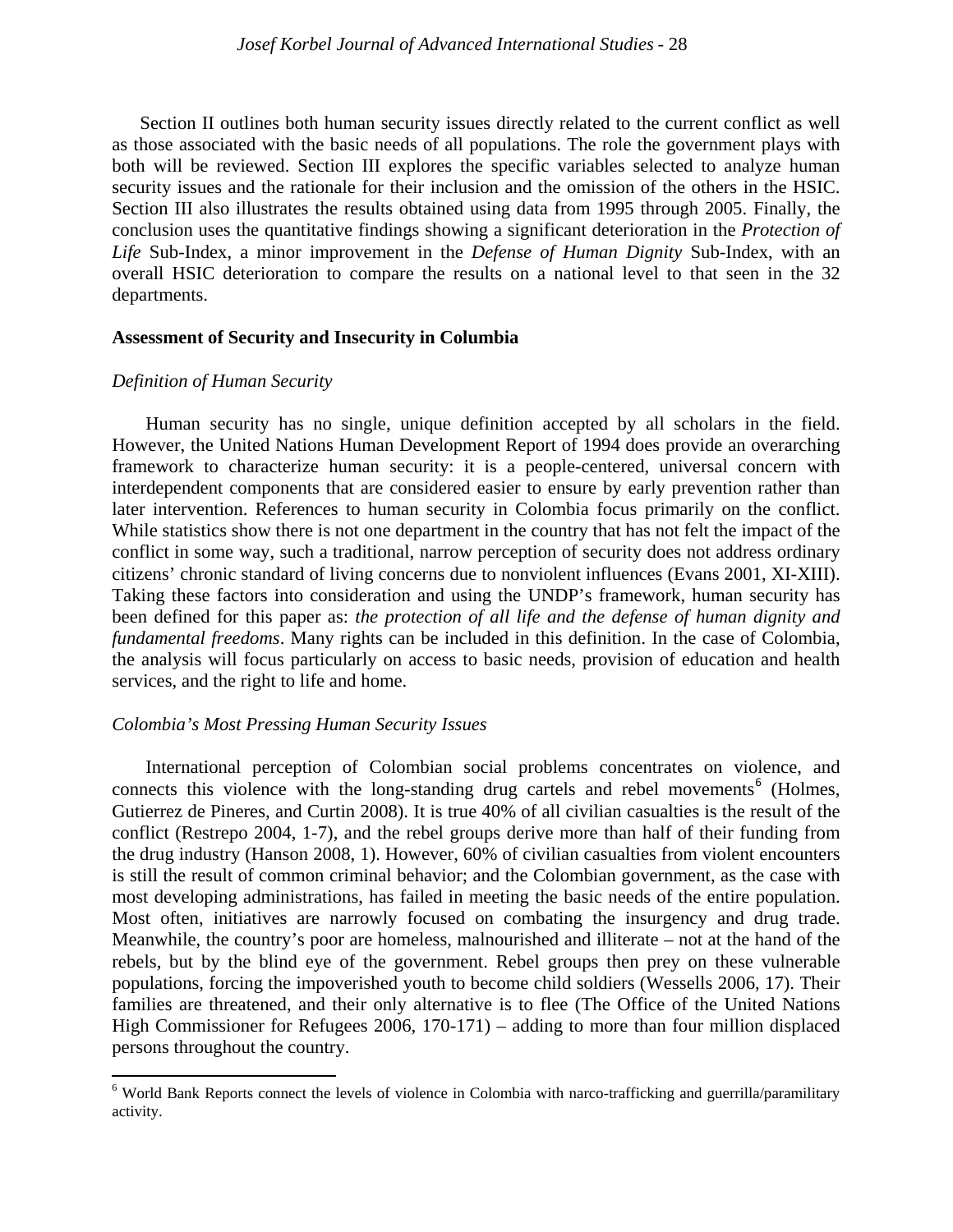The most pressing human security issues in Colombia are the level of violence, $<sup>7</sup>$  $<sup>7</sup>$  $<sup>7</sup>$  the number</sup> of internally displaced<sup>[8](#page-5-1)</sup> and the growing rate of poverty.<sup>[9](#page-5-2)</sup> These three human security issues are dramatically manifested through the prism of child soldiers. Although violence and poverty have been reduced during the years analyzed by this index (1995-2005), the statistics are still alarmingly high and above the regional average for Latin America. In 2000, Colombia's homicide rate was  $180\%$ <sup>[10](#page-5-3)</sup> above the regional average (Briceño-León 2008, 3), and the 2006 poverty rate was 20% higher than the Latin American-Caribbean average (World Bank 2009).

Violence impacts Colombians both in conflict-associated incidents, as well as general brutality from everyday criminal activity. Even after a drastic decrease, the overall homicide rate in 2008 was 33 per every 100,000 inhabitants (National Police Department of Colombia 2009) – 28% higher than the South American average. [11](#page-5-4) Likewise, a key instrument of terror for Colombians, the use of antipersonnel landmines, is all but extinguished throughout the rest of the world. Yet, of the nine countries actively using landmines, either by the state or by a non-state armed group, Colombia has the highest casualty rate. With 895 in 2007, Colombia's incident rate more than doubled the second-highest Myanmar (438) (Landmine Monitor 2008 Report).

The number of internally displaced persons (IDPs) in Colombia is the second highest in the world, with only Sudan's displaced surpassing them. The internal armed conflict among the guerillas, paramilitaries and the military has caused the displacement of approximately 4.4 million people,<sup>[12](#page-5-5)</sup> almost 10% of the country's population  $(44.5 \text{ million})$ . The displaced are mainly poor farmers, indigenous people and Afro-Colombians, with a recent trend of urban

 $\overline{\phantom{0}}$ 

<span id="page-5-0"></span> $7$  DNP (1998) The Colombian government supported the development of a peaceful, civil society and asked the academic world to conduct research and publish their findings to better advance Colombia's efforts. The concluding results emphasized the country's main task is the achievement of a peaceful resolution to the conflict. Giraldo (1996) illustrates that the conflict's violence has created a culture of fear, and Colombians' human rights have been repeatedly abused. Giraldo's analysis indicates the conflict's devastation is worthy of the term genocide. Lopez (2006) outlines how the violence does not lend itself to one particular group of people or region, and how the social, political and economic structure of Colombia has become strongly linked to the ongoing conflict.

<span id="page-5-1"></span><sup>8</sup> Romero (1992) shows while levels of displacement had improved from the decade prior, there was still a dangerous connection between violence and poverty, and its long-term impact on the country. Moser and McIlwaine (2000) show the affects violence and displacement have on unemployment and their victims' exclusion from economic and social opportunities, prohibiting Colombia from fully entering the open-door, globalized world. Finally, Ibáñez (2008) uses more recent data to demonstrate how urban and rural displacement alike are strongly linked to poverty and malnourishment, which without state intervention, will have permanent effects on poverty.

<span id="page-5-2"></span><sup>&</sup>lt;sup>9</sup> In the 1990 and 1994 World Bank Reports, poverty was recognized as the main social concern in Colombia. The 1990 document evaluated polices through Virgilio Barco's government and recommended concentrating efforts on malnutrition among children (0-2 years), universal health and social security coverage, primary education in rural areas, and the human settlement plan. While government initiatives were take, the 1994 report concludes poverty levels were still critical. Independent studies evaluated the improvement efforts again. In 2003, Perali economically quantified poverty and inequality effects, and concluded levels to be extremely high and impacted all generations. Vivas, Sotomayor, and Rendón (2004) suggest solutions to the problems of violence and conflict, emphasizing the importance of education and economic development as part of the solution. Páez and Valero (2006) demonstrate the link poverty has to the spread of globalization over the last two decades.

<span id="page-5-3"></span><sup>&</sup>lt;sup>10</sup> Colombia's homicide rate per 100,000 inhabitants in 2000 was 61.6, while the Latin American average per 100,000 inhabitants was 22.06. The poverty rate in 2006 was 46.8% and the average for Latin America/ Caribbean was 26.8%

<span id="page-5-4"></span><sup>&</sup>lt;sup>11</sup> Data provided by the United Nations Development Program [\(www.undp.org\)](http://www.undp.org/), establishing tolerable level of homicides at 5 per every 100,000 inhabitants.<br><sup>12</sup> As of March 2008, the *Consultoría para los Derechos Humanos y el Desplazamiento* (CODHES), an authoritative

<span id="page-5-5"></span>Colombian NGO recorded a total of 4,361,355 IDPs. [www.codhes.org](http://www.codhes.org/)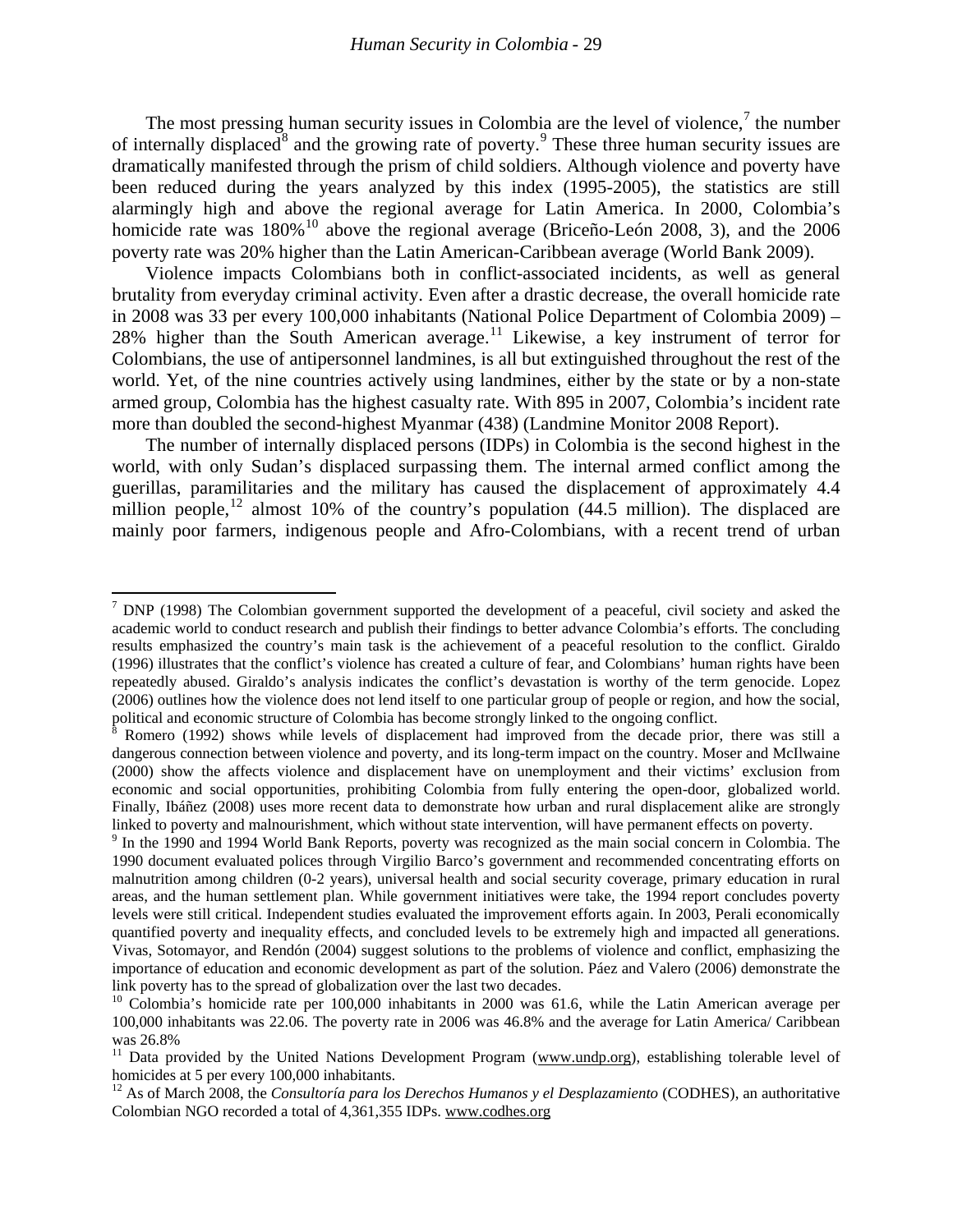citizens. Displacement has aggravated efforts of stability, increased rural poverty levels and limited access to health and education services, particularly among women and children.

The United Nations Commission for Latin America and the Caribbean (ECLAC) reported 35% of Colombians to be below the poverty threshold in 2007, with 17% in extreme poverty. Poverty levels are not only a result of the high unemployment rate, but also a unequal distribution of wealth (Colombian GINI coefficient is  $0.56^{13}$  $0.56^{13}$  $0.56^{13}$ ) and high levels of underemployment. The Colombian National Administrative Department of Statistics (DANE) indicates that of the population that does work full-time, 32% do not have a formal work contract. Informal employment as a percentage of the formal employment was calculated at 59.5% in 2007. As a result, these informal workers and their families lack access to adequate healthcare services. In rural areas where poverty levels are at their highest, the children on average are only receiving 5.1 years of education in a primary system designed for twelve years. This is half of the education their urban counterparts are receiving.

#### *Human Security and the Political and Economic Situation in Colombia*

In order to understand political and economic influences on human security, three important events in Colombian history must be addressed first: the advent of the guerilla movement in the 1960s that countered the political system, the rise of drug cartels and paramilitaries in the 1970s, and the emergence of government corruption linked to rebel groups and narco-traffickers.

First, the development of the guerilla movement was a reaction by political rebels to combat the government that was under dominant, bipartisan control since the late 1950s. After the assassination of the popular left-wing liberal leader, Jorge Eliecer Gaitan, in 1948, protests and vandalism occurred throughout the country. The decade to follow from 1948 to 1958 put Colombia in a constant state of insurrection and criminality called *La Violencia*, in which more than 200,000 people died. The military did manage to reduce the level of violence in 1958, and in 1964 the two political parties agreed to a compromise: *Frente Nacional* was a joint-party agreement, alternating power between the liberals and conservatives (Cock 2006, 17). The two parties still continued to disagree on many decisions, and despite advances in economic reforms and the reduction of partisan violence, many social and political problems continued. The resulting instability laid the groundwork for the emergence of guerilla fronts. Following Marxist principles, these groups rose out of defiance to specific government policies. For instance, M-19 formed following the alleged fraudulent 1970 presidential election (Martinez 2001, 47).

With the growing presence of guerilla fronts around the country, the focus of the internal conflict was thus no longer between two political parties.<sup>[14](#page-6-1)</sup> It had shifted to the state fighting these non-governmental rebel groups. By the late 1970s, the Medellín and Cali cartels were exploiting their social and political influences in order to run their operations without interference from the government. To expedite the process, the cartels started financing different guerilla factions for protection of their crops and to promote continual political instability (Rocha 2000, 154). Local communities actively opposed this ongoing terror and began to defend themselves. National legislation was then passed making it legal to form such paramilitary groups. Many were in fact trained and organized by the Colombian army, who shared

 $\overline{\phantom{0}}$ 

<span id="page-6-0"></span> $13$  GINI Index is a standard economic measure of income inequality, expressed in a 0-1 scale: 0.0 means perfect equality and 1.0 the opposite, a scenario in which one person concentrates all the income.

<span id="page-6-1"></span><sup>&</sup>lt;sup>14</sup> By 1996, it was estimated that there was a guerilla presence in over half of the country's rural areas, and approximately one million Colombians had been displaced between 1987 and 1997 as a result of their rural violence.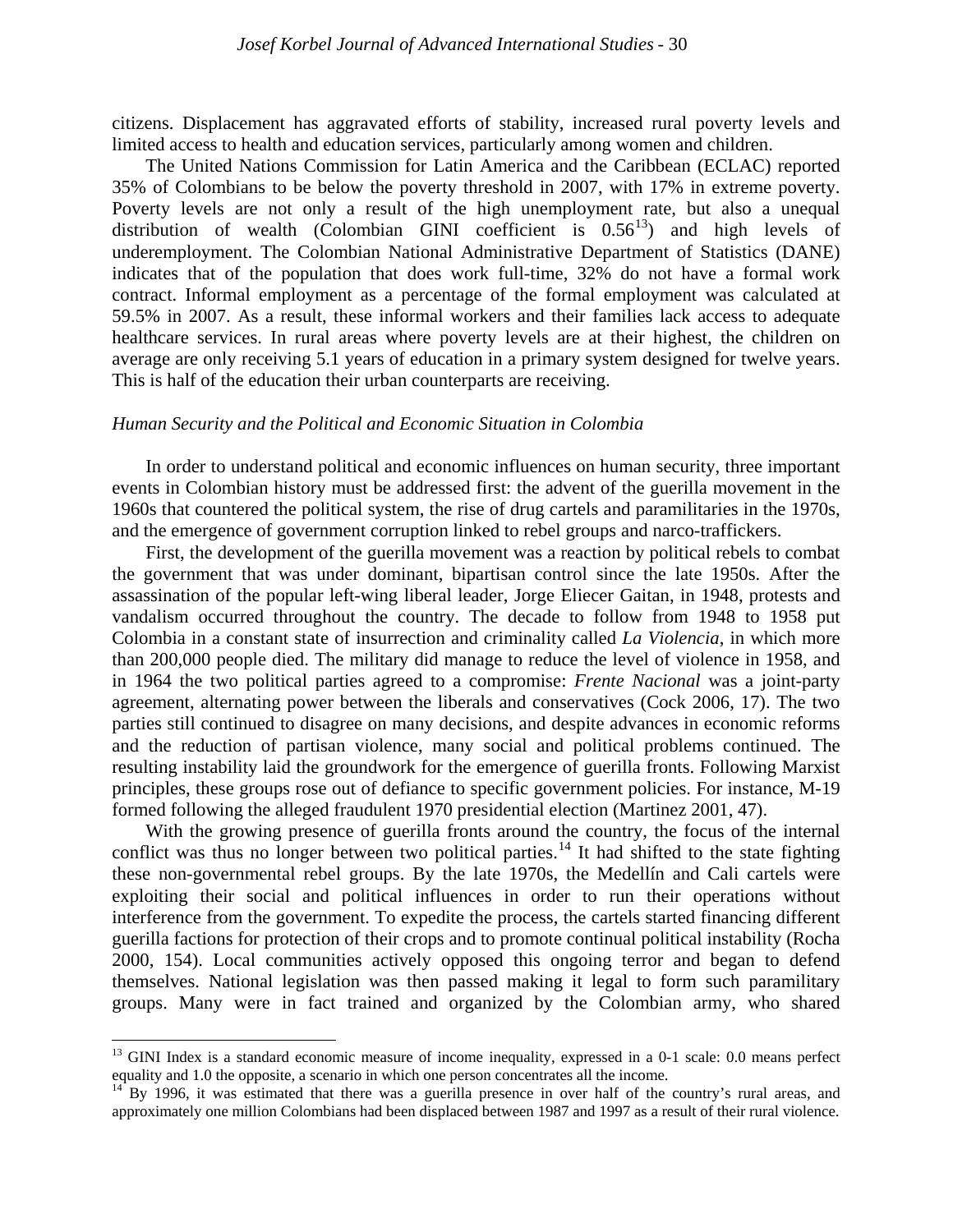intelligence information with them and carried out joint operations (Isacson 2002, 27). To deflect local pressures and mounting national and international disbanding efforts, the Medellin cartel increased their terrorist activities, particularly through car bombing and political assassinations. By the 1980s, Colombian narco-traffickers controlled 80% of the world's cocaine trade (United Nations Office of Drugs and Crime, 2005).

The cartels' influence in government operations increased public sector corruption. The narco-trafficking industry jeopardized values and principles in every level of society, paying off public workers and political leaders in order to legitimize criminal behavior. Government corruption was not only due to cartel infiltration. The central government lacked control over the regional management of budgets. Efforts to combat all forms of corruption were made by increasing civil society participation, promoting transparency and judicial reform. Despite efforts, the Colombian government estimates 1% of the gross domestic product is lost annually due to corruption. The World Bank calculated the annual corruption cost to be equivalent to 2.6 million US dollars – 60% of the Colombian national debt (Wills 2003, 108).

The layered relationships between rebel groups, narco-traffickers and the corrupt public sector are a significant cause of the perpetual human insecurities in Colombia. The narcotraffickers have been financing both guerillas and paramilitaries. Narco-traffickers and paramilitaries have also infiltrated the government, creating in Colombia what has been called the "*parapolitica*" scandal, in which several congressmen and other politicians have been indicted for suspicions of their involvement with these illegal organizations (Álvaro 2007, 4). It has been difficult to detect whether funds given to politicians are linked to narco-trafficking, rebel groups or both. Accusations and investigations consume the country. The media has been crucial in revealing information and evaluating the conduct of those involved in corruption scandals. The demand for transparency on the part of the media has finally made the country aware of the widespread government corruption. Unfortunately, the daily reports of new allegations are not helping to diminish the illegal activity.

At the present time, rebel activity, narco-trafficking and corruption have negatively impacted the economy by reducing confidence, deterring both local and foreign investment and perpetuating informal business markets. The current government implemented security policies that have overcome the first two setbacks. However, informal business is still a dominant part of local commerce, keeping a large portion of the population underemployed, underpaid and without access to formal services such as healthcare and pensions, which contract employment would provide.

The guerilla movement was formed with the intent of fighting a government that neglected such issues as the high levels of poverty, inequality and illiteracy. Yet, the same rebel groups that set out to eliminate such issues have since manifested into the architects of this continued deprivation. The absence of opportunity for the population makes communities more susceptible to illegal activity and corruption. At the same time, the growing presence of illegal groups and government corruption has deteriorated the quality of life for Colombian people. The key to securing human dignity and life for Colombians lies in the power to break this cycle.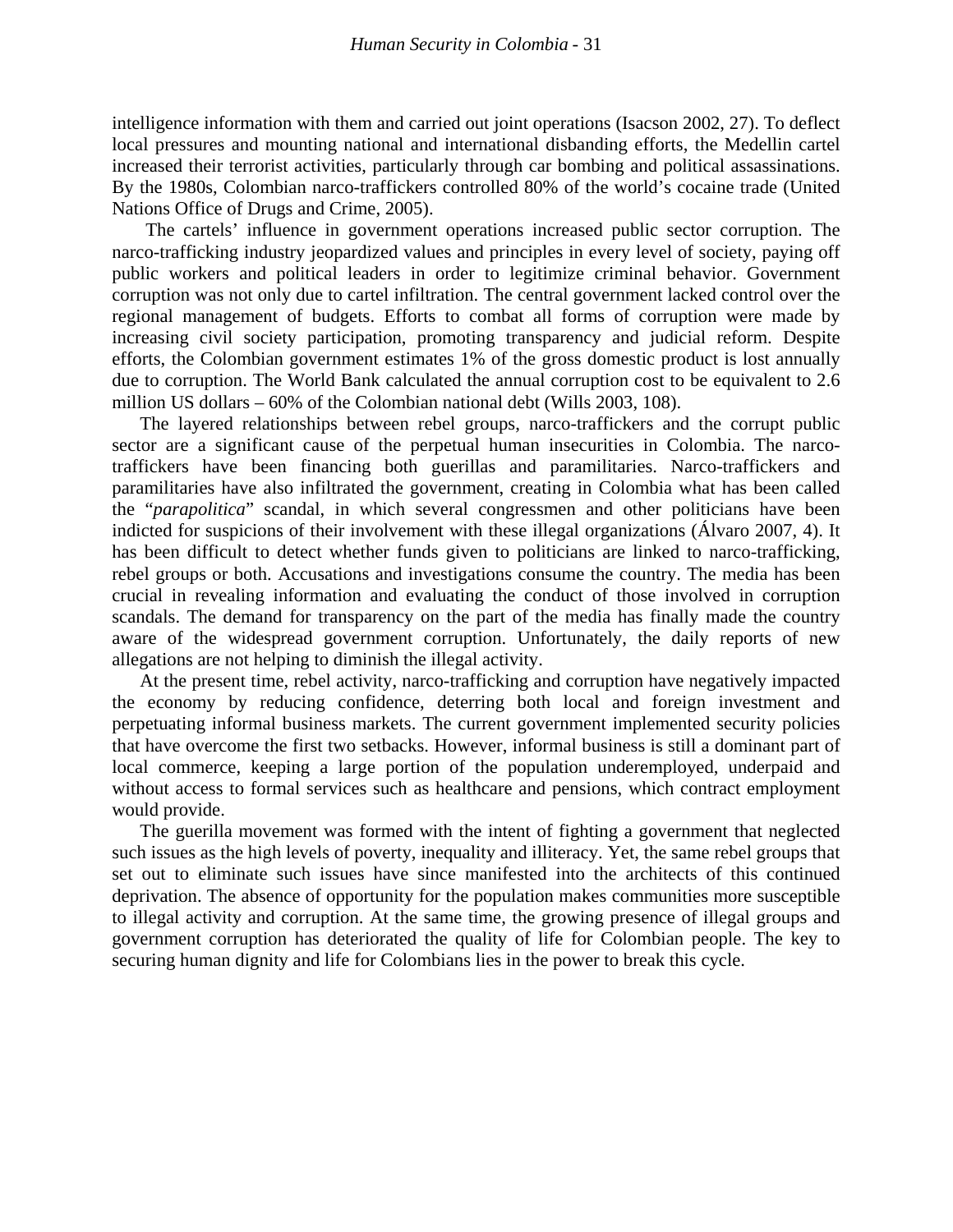#### **Calculation and Analysis of the HSIC**

#### *Selection of Variables*

The National Human Security Index for the case of Colombia (HSIC) – constructed by the authors specifically for this project – is comprised of two sub-indices, both with four measurable variables. The first sub-index, *Protection of Life*, focuses on elements that threaten the immediate livelihood of Colombians. The majority of data used in the *Protection of Life* is connected to conflict violence: internal displacement, homicides, landmine casualties and kidnappings. The overall homicide rate was selected as a variable rather than civilian deaths in order to include non-conflict related deaths as well as the number of rebel and military lives lost due to violence.<sup>[15](#page-8-0)</sup> The significant variable that was not included in this sub-index, due to lack of information, is the number of child soldiers throughout the country. In addition, the number of displaced is only a measure of those relocated internally. It does not account for refugees. The number of Colombians that have left the country includes refugees as well as emigrants looking for better economic opportunities elsewhere.

The second sub-index, *Defense of Human Dignity*, is a measure of social and economic development within Colombia. The four variables used to define the *Defense of Human Dignity* are: poverty/inequality, levels of education, health and employment. Included in poverty and inequality are the percentages of those under the indigence line<sup>[16](#page-8-1)</sup>, the number of basic needs per home and the GINI coefficient. The number of years of schooling obtained by Colombians older than 15 years is the data used for the variable of education. While calculated equally, education rates are intentionally divided between urban and rural areas to demonstrate significant differences in the level of progress.

Health is an essential indicator in any human security index. Colombia, compared to the surrounding region, is fortunate in that its level of citizens suffering from major diseases such as HIV or Malaria is quite low.<sup>[17](#page-8-2)</sup> Likewise, the life expectancy rate for Colombians is comparative to that of the United States and European nations. What is of concern in the country is access to healthcare. The health indicators that most accurately reflect this access for Colombians are infant mortality and child immunizations in representative vaccines. Other mortality rates were specifically omitted because they are so closely connected to the impact of general violence or the conflict, as opposed to healthcare. Finally, as previously mentioned in the narrative, the volume of those working informally or are underemployed is a significant problem in all regions of Colombia, and not recognized in the national unemployment rate.

Although the definition of human security used for this index also includes fundamental freedoms, it has yet to be addressed. The constitutional reform of 1991 made significant strides in this domain, granting the media and general public access to public documents, as well as giving minority groups a percentage of representation in the public and political sectors. The years being analyzed by this index do not properly show the progress made in these areas, since the first year analyzed occurs after quotas were put in place. It is a downfall of this index since such variables of *Fundamental Freedoms* have progressed for Colombians. However,

 $\overline{\phantom{0}}$ 

<span id="page-8-0"></span><sup>&</sup>lt;sup>15</sup> The calculation of the number of civilian deaths in the domestic conflict differs from one source to another. Due to this discontinuity, the number of overall homicides was used as a variable.

<span id="page-8-1"></span>to this discontinuity, the number of overall homicides was used as a variable. The indigence line represents a level of household income that cannot adequately cover the nutritional needs of all its members.

<span id="page-8-2"></span> $17$  See Appendix.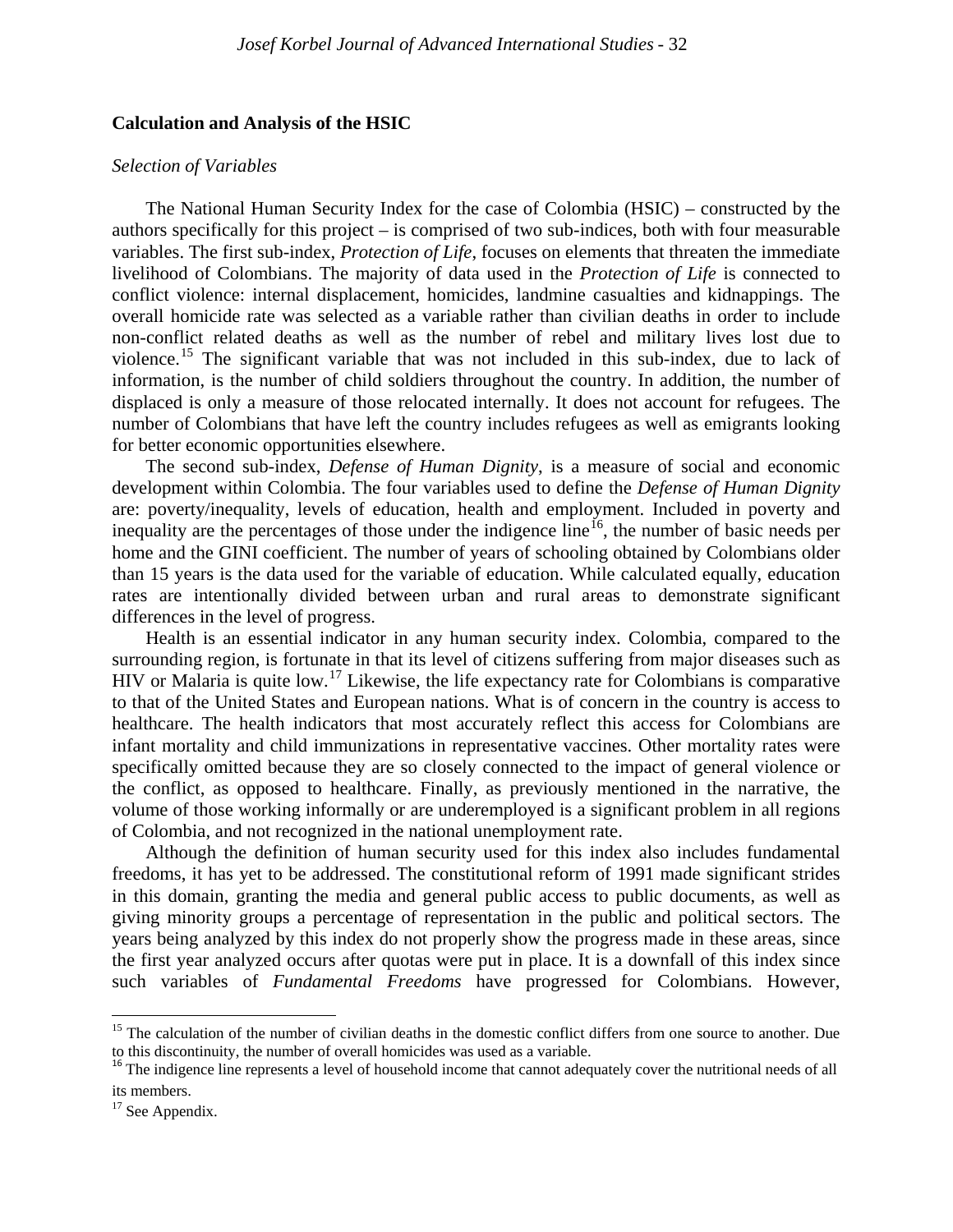measurements that could be used would not accurately portray such progress for this time period. In addition, indicators of corruption were not accessible for this index. The narrative addresses how corruption is imbedded in all areas of society, and most often prevalent at the local level due to lack of control at the national level.

Colombia is a large, diverse country – both in land and population. The variables selected for this index affect different parts of the country and differs unequally among all considered populations. The results from the national index do not demonstrate this disproportion. A comparison of departments follows to give an in-depth look at human security at the local level. Results show which regions are more drastically impacted by violence and which lack access to basic services. This breakdown also shows that while some departments have comparatively high levels of insecurity, their rate of progress is much larger than other departments. It is necessary to see human security in Colombia this way. Progress can otherwise be hidden under macroanalysis.

#### *Specification of the Data and Design*

 $\overline{\phantom{0}}$ 

*Protection of Life:* The four variables are not weighted equally. Data on internal displacement was given great significance, with 40%; this is due to the percentage of the population impacted and its relation to poverty. With nearly 10% of Colombians included in this data set, the issue was labeled with high importance and weighted accordingly. The rate of homicides was also specifically weighted at 30%, as it is only indicator to include the impact of violence on insurgents, military and civilians. Landmine casualties (10%) and kidnappings (20%) were given less weight due to their comparative improvement from two decades prior. The number of deaths by landmines has also been subtracted from the homicide rate so the variable is not calculated twice in the index. All four variables were originally raw indicators measuring individual people. The number was calculated per 100,000 inhabitants for every year analyzed to avoid population growth distorting the data.

*Defense of Human Dignity:* The variable of poverty and inequality has multiple measurements that are of great concern to Colombia. As a result, it was double-weighted against the other three variables with 40%. Education, health and employment were weighted equally at 20%. The original data for each indicator was a percentage of the population, not a raw number. It was therefore not necessary to calculate a per-capita value. As with the previous sub-index, variables are negative consequences (i.e., the unemployment rate as opposed to the employment rate). Education was the one exception, with the original data being the average years of education. For this variable, the result was subtracted from 100, so that progress was displayed by a value reduction. Table 1 shows the detailed definitions of the variables for both the *Protection of Life* and *Defense of Human Dignity Indices* and the sources of the information. All sources of information are official, whether from the government, international organizations or certified non-governmental organizations.<sup>[18](#page-9-0)</sup>

The base year 1995 was given a value of 100 and the subsequent years' data indicators were divided by the base. All variables are negative consequences and progress is measured by reduction. Therefore, the calculated index shows progress when 2005 values are lower than 100 and deterioration when values are higher than 100. While the official HSIC is a comparison of 1995 and 2005, data was included for 2000 to demonstrate the rise and subsequent fall of violence that came about at the end of the decade. Without its inclusion, the results show a false

<span id="page-9-0"></span><sup>&</sup>lt;sup>18</sup> Certification is made by the Colombian government for the publication of official data.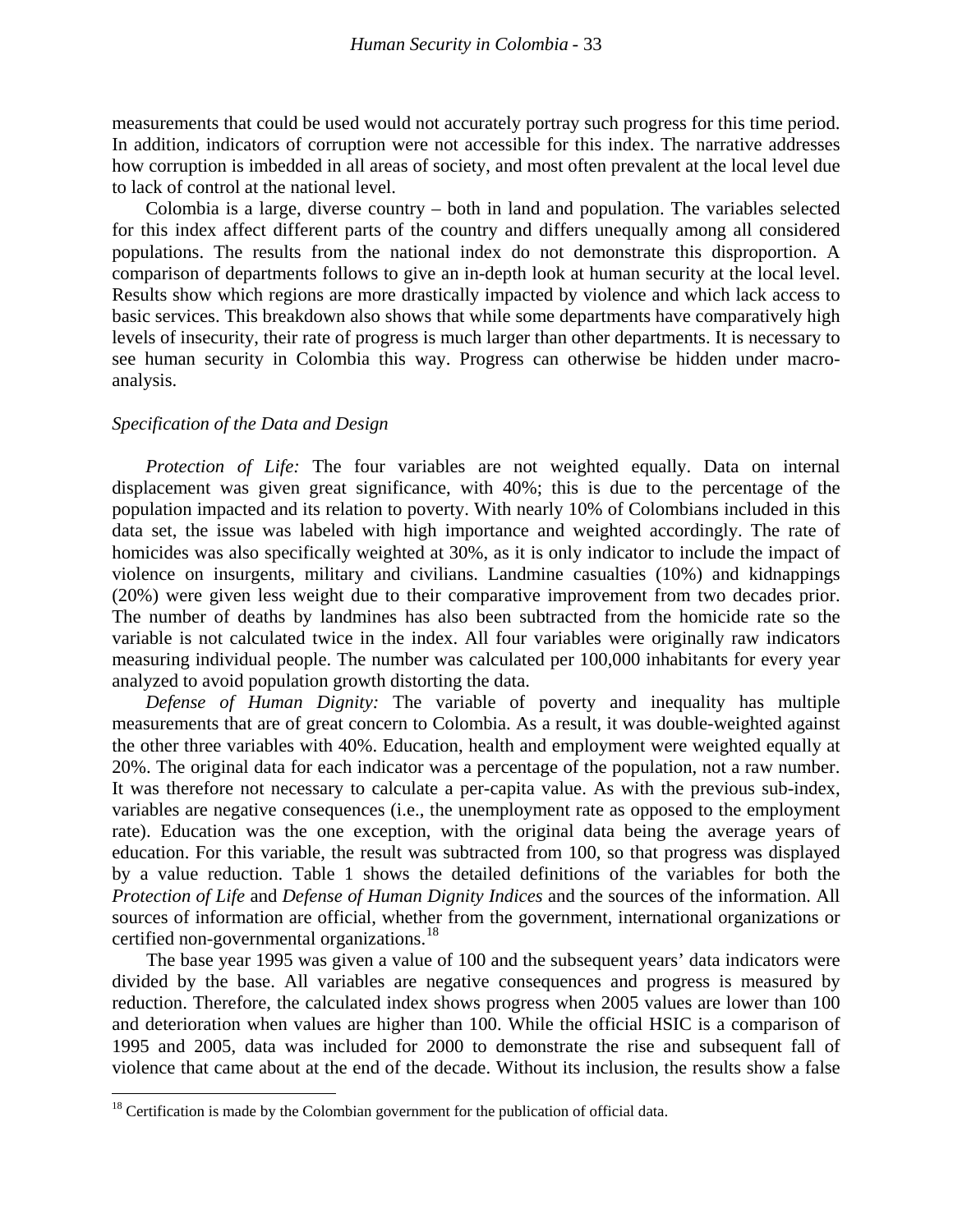trend of constant increase. Likewise, data for 2007 was included when available in order to give a more well-rounded indication of where the data is heading presently. This is true for both subindices. The final calculation of the HSIC is as follows (See Table 1):

- 1. *Protection of Life Index* = IDP(40%) + Homicides(30%) + Landmines(10%) + Kidnappings(20%)
- 2. *Defense of Human Dignity Index* = Poverty & Inequality(40%) + Lack of Education (20%) + Limited Access to Health $(20%)$  + Unemployment & Informal Employment $(20%)$

*HSIC* = Protection of Life Index(60%) + Defense of Human Dignity Index(40%)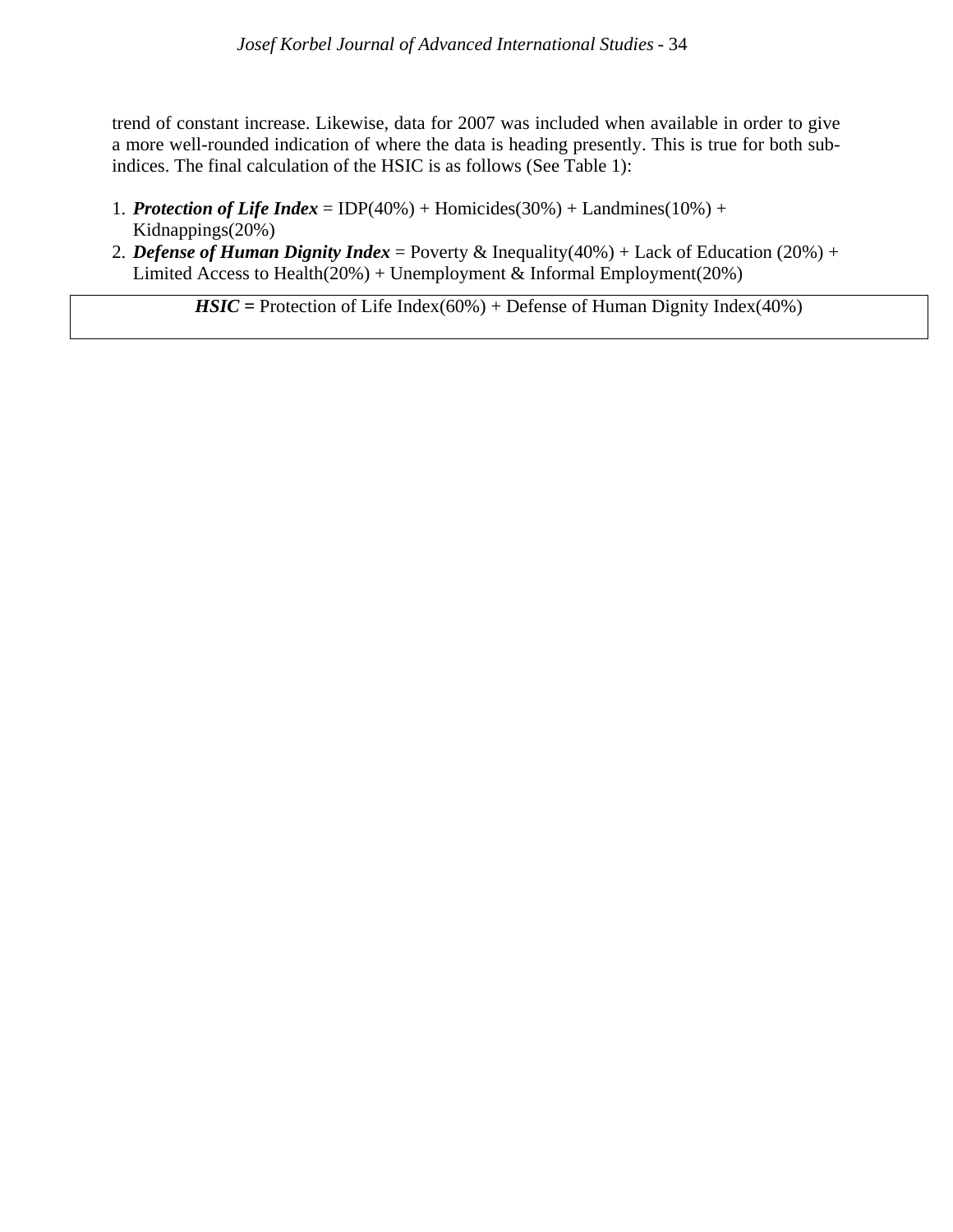|                                                                        |       | Table 1. Methodology for the Human Security Index for the case of Colombia (HSIC) Base year 1995                                                                                          |                                                                                                          |
|------------------------------------------------------------------------|-------|-------------------------------------------------------------------------------------------------------------------------------------------------------------------------------------------|----------------------------------------------------------------------------------------------------------|
| HUMAN SECURITY INDEX COLOMBIA                                          | %     |                                                                                                                                                                                           |                                                                                                          |
| (better < 100 < worst)                                                 |       | <b>Description</b>                                                                                                                                                                        | <b>SOURCE</b>                                                                                            |
| <b>1. PROTECTION OF LIFE</b>                                           | 60%   |                                                                                                                                                                                           |                                                                                                          |
| a. IDP                                                                 |       | 40% # people displaced per 100.000 Inhabitants (no refugees included)                                                                                                                     | <b>Presidential Agency for Social Action</b><br>and International Cooperation<br>www.accionsocial.gov.co |
| b. Total Overall Homicides                                             |       | <b>30%</b> (Excluding Landmine Deaths) # deaths per 100.000 Inhabitants                                                                                                                   | Presidential Program on Human<br><b>Rights</b><br>www.derechoshumanos.gov.co                             |
| c. Landmines (deaths and injuries by<br>explosions) $i + ii$           |       | 10% # people per 100.000 Inhabitants                                                                                                                                                      | Presidential Program on Human<br><b>Rights and Landmines Observatory</b>                                 |
| . Landmines (injuries)                                                 |       | 5% # deaths per 100.000 Inhabitants                                                                                                                                                       | www.derechoshumanos.gov.co                                                                               |
| ii. Landmines (deaths)                                                 |       | 5% # injuries per 100.000 Inhabitants                                                                                                                                                     |                                                                                                          |
| d. Kidnappings                                                         |       | 20% # people per 100.000 Inhabitants                                                                                                                                                      | PAIS LIBRE [Free Country] (NGO)<br>www.paislibre.org                                                     |
| <b>TOTAL Protection of Life Index</b>                                  | 100%  | (base year = 1995) It means 1995 = 100                                                                                                                                                    |                                                                                                          |
| <b>2. DEFENSE HUMAN DIGNITY</b>                                        | 40%   |                                                                                                                                                                                           |                                                                                                          |
| a. Poverty and Inequality                                              | 40.0% |                                                                                                                                                                                           |                                                                                                          |
| i. Basic Needs                                                         |       | % people in homes with Unsatisfied Basic Needs: inappropriate<br>12.5% tenement; access to water and other services; overcrowding; # of<br>dependants; school absence; misery per family. | DANE www.dane.gov.co                                                                                     |
| ii. % Population below the poverty line                                | 12.5% |                                                                                                                                                                                           |                                                                                                          |
| iii. % Population below the indigence line                             | 6.3%  | The percentage of the population living below the international<br>poverty or indigence (homeless) line. % of the National Population.                                                    | DANE www.dane.gov.co - ECLAC                                                                             |
| ii-iii Below Poverty line but not indigent                             | 6.3%  |                                                                                                                                                                                           | www.eclac.org                                                                                            |
| iv. GINI                                                               | 15.0% | 0 represents perfect equality, while an index of 1 implies perfect<br>inequality                                                                                                          |                                                                                                          |
| b. Education (Average years of education for<br>population > 15 years) | 20.0% | Average years of scholarity. Years of schooling completed by the                                                                                                                          | DANE www.dane.gov.co - ECLAC<br>www.eclac.org                                                            |
| i. 1 / Scholarity Rate (Urban)                                         | 10.0% | economically active population aged 15 and over.                                                                                                                                          |                                                                                                          |
| ii. 1 / Scholarity Rate (Rural)                                        | 10.0% |                                                                                                                                                                                           |                                                                                                          |
| c. Health                                                              | 20.0% |                                                                                                                                                                                           |                                                                                                          |
| i. Infant Mortality                                                    | 15.0% | Children <1 year (Deaths for every 1000)                                                                                                                                                  | ECLAC www.eclac.org - UNICEF<br>www.unicef.org                                                           |
| ii. % Children immunized                                               | 5.0%  | % Children under 1 year without tetanus immunization [Vaccines]                                                                                                                           | Pan American Health Organization<br>(PAHO) www.paho.org                                                  |
| d. Employment Conditions                                               | 20.0% |                                                                                                                                                                                           |                                                                                                          |
| i. Unemployment Rate - National (Annual<br>Average)                    | 10.0% | The number of persons unemployed expressed as a percentage of<br>the labor force. In Colombia measured at a National level.                                                               | DANE www.dane.gov.co                                                                                     |
| ii. Informal Employment as a % of the<br><b>Formal Employment</b>      | 10.0% | Based on the International Labor Organization (ILO) standards.                                                                                                                            |                                                                                                          |
| <b>Total Defense of Human Dignity Index</b>                            | 100%  | (base year = 1995) It means 1995 = 100                                                                                                                                                    |                                                                                                          |
| <b>HUMAN SECURITY COLOMBIA (base year =</b><br><b>1995)</b>            | 100%  | Protection of Life Index * 60% + Defense of Human Dignity Index *<br>40% (base year = 1995)                                                                                               |                                                                                                          |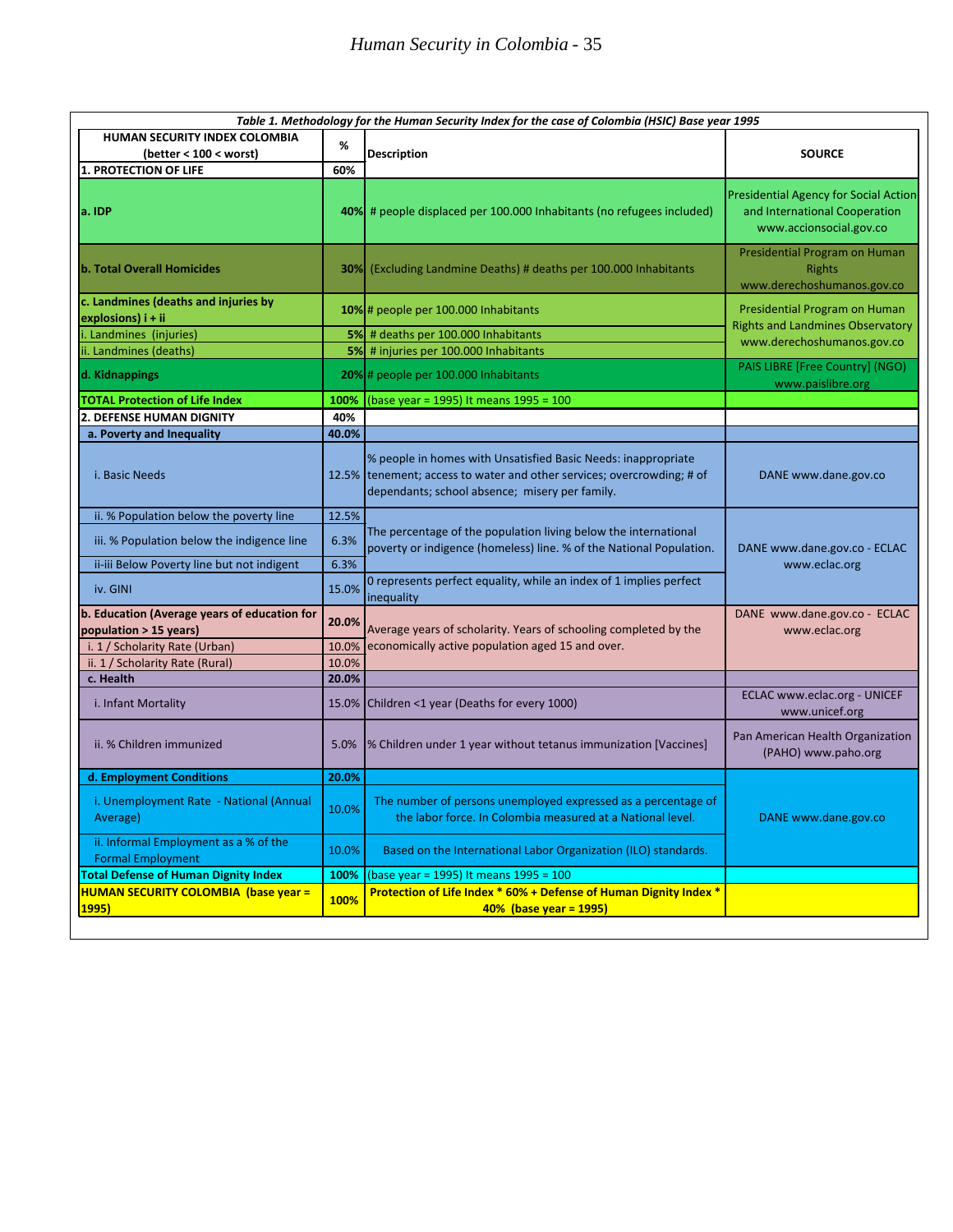



In the 2005 findings for the *Protection of Life* Sub-Index, two variables indicate progress (IDPs rose to 304.8 and Landmine Casualties increased to 660.0) while two demonstrate deterioration since the base year 1995 (Overall Homicides declined to 61.4 and Kidnappings dropped to 67.4). When weighing the calculated results, the *Protection of Life* has deteriorated two and a half times over. Although the significant improvement made with respect to overall homicides was not great enough to combat other negative results, the data showing this reduction is still a significant indicator of improved safety conditions. Data on kidnapping demonstrates improvement, although small. However, when the intermediate data is used in the comparison, the reduction gains significance, which is a result of the hike of incidents that were overcome from 2000. The continual increase in landmine casualties is distressing due to the compliance of the government in the International Anti-Personnel Mine Ban Treaty of 1997. Removal of government involvement in new landmine placement did nothing to reduce their impact over the past ten recorded years. The percentage increase of internally displaced is not nearly as drastic as the hike seen in landmine casualties. However, the raw number of people involved, matched with its implication on poverty and inequality issues, makes this deteriorating indicator the most substantial reason for the decline of Colombian *Protection of Life.*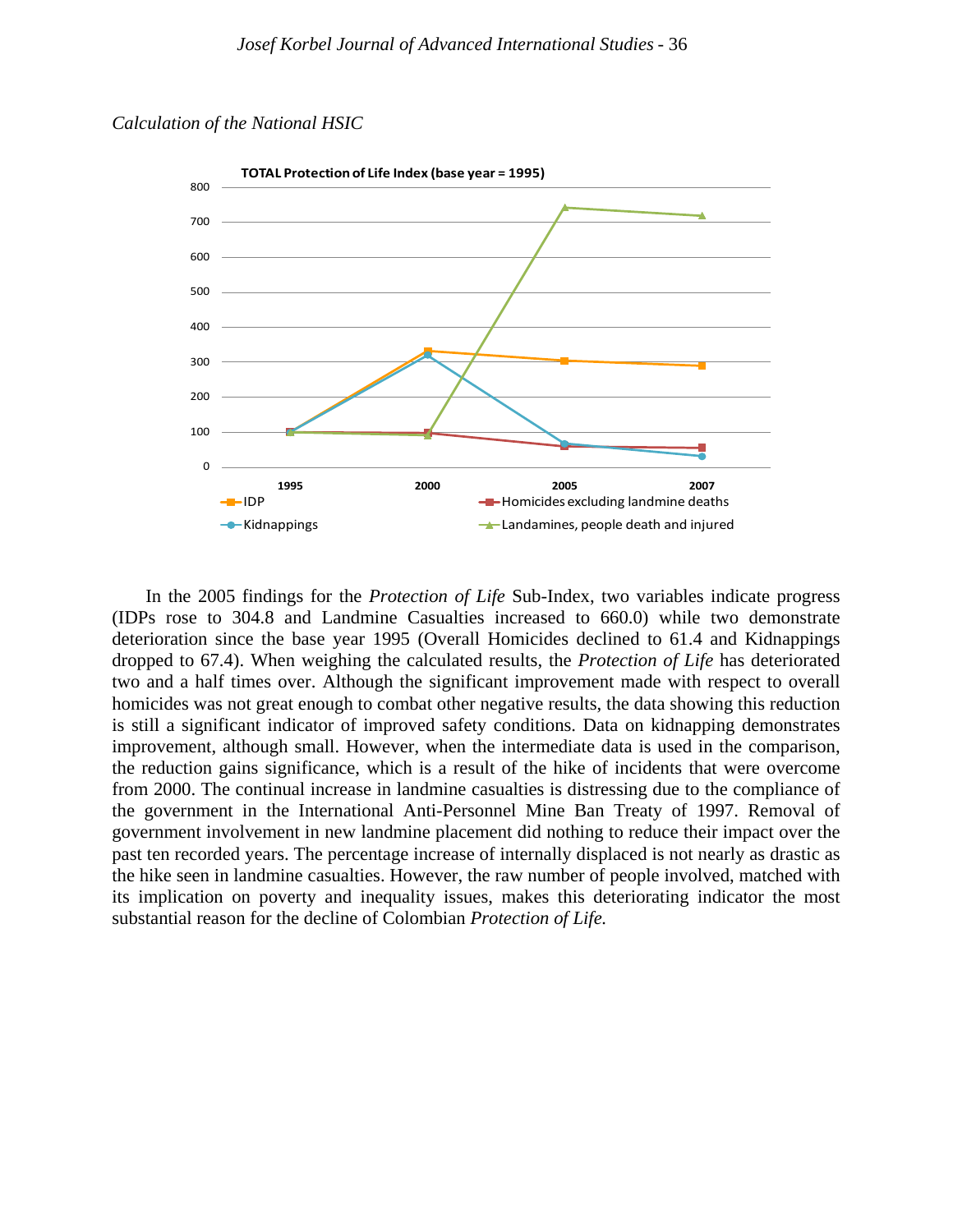

Note: Vaccination not presented in the graph for the scale.

On the contrary, the *Defense of Human Dignity* sub-index shows an 8% overall improvement of the population's standard of living comparing 2005 to 1995. This calculated reduction corresponds to the improvement of at least one of the data components within each variable set. For example, the population under the indigence line has reduced to 70.9, as well as the income distribution has improved according to the GINI index. However, those advances are partially counteracted by an increased percentage of the population under the poverty line (110.8). Measured progress for the poverty and inequality variable is demonstrated through the strong reduction of unsatisfied basic needs for the population (77.4). The other three components included (levels of education at 80.2, employment with 71.5 and even the reduction of mortality to 75.1) also support the conclusion that improvement was made for quality of life. Deteriorating results for the period analyzed were found through the data reported on vaccinations (216.7) and informal employment (111.8), as well as people under the poverty line (110.8). All three of these indicators are highly related to the number of internally displaced and violence.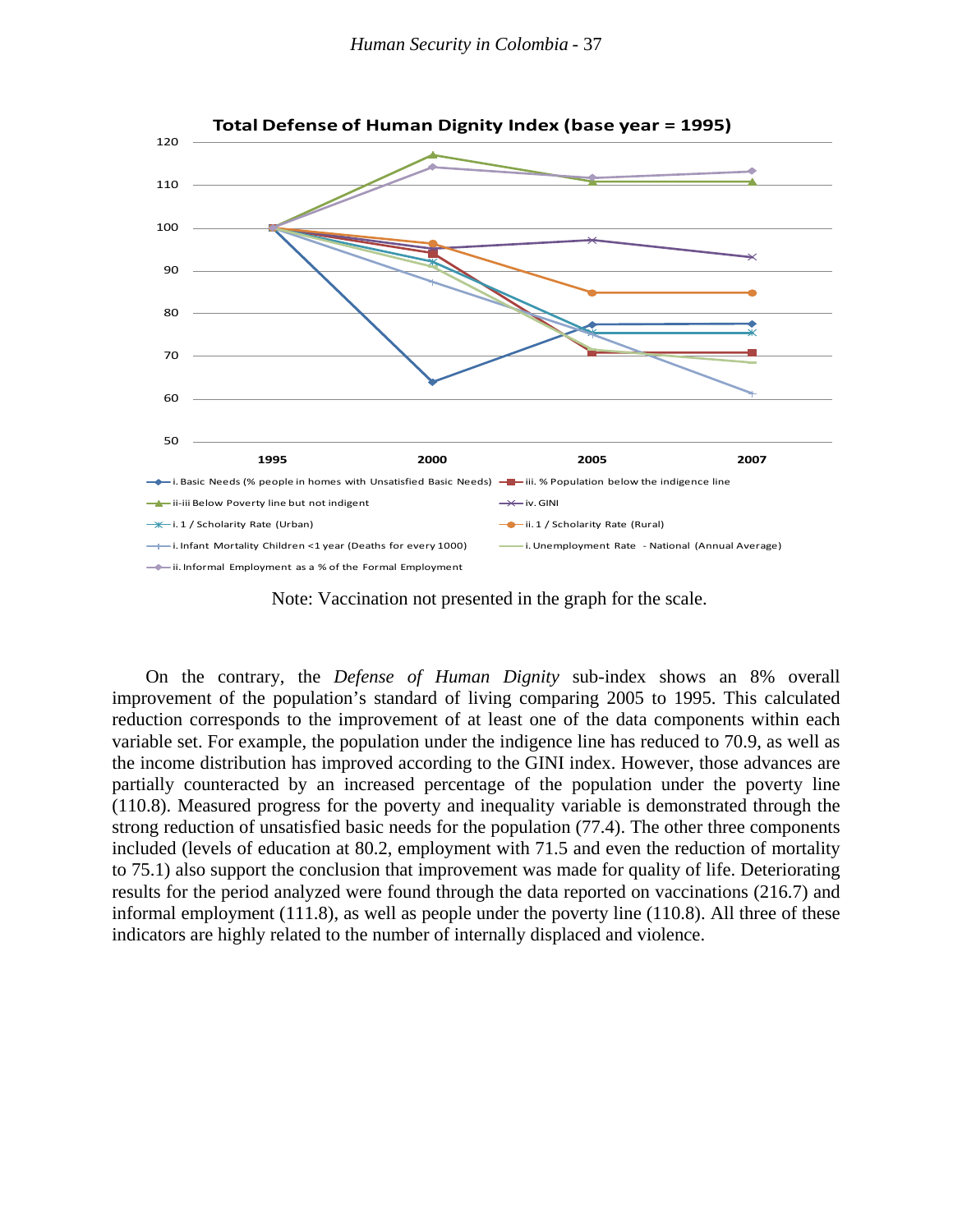|                                                                                                               |                | Table 2. Data and Results - Human Security Index for the case of Colombia (HSIC) Base year 1995 |       |              |                  |       |               |                  |           |               |                  |      |               |
|---------------------------------------------------------------------------------------------------------------|----------------|-------------------------------------------------------------------------------------------------|-------|--------------|------------------|-------|---------------|------------------|-----------|---------------|------------------|------|---------------|
| HUMAN SECURITY INDEX COLOMBIA                                                                                 |                |                                                                                                 | 1995  |              |                  | 2000  |               |                  | 2005      |               | 2007             |      |               |
| (better < 100 < worst)                                                                                        | %<br>60%       | <b>INDICATOR</b>                                                                                | Year  | <b>INDEX</b> | <b>INDICATOR</b> | Year  | <b>INDEX</b>  | <b>INDICATOR</b> | Year      | <b>INDEX</b>  | <b>INDICATOR</b> | Year | <b>INDEX</b>  |
| <b>1. PROTECTION OF LIFE</b><br>a. IDP (# people per year)                                                    |                | 89,000                                                                                          |       |              | 317,375          |       |               | 310,387          |           |               | 305,966          |      |               |
| a. IDP (# people per 100.000<br><b>Inhabitants</b> )                                                          | 40%            | 237.4                                                                                           |       | 100          | 787.9            |       | 331.9         | 724              |           | 304.8         | 688              |      | 289.9         |
| b. Total Overall Homicides (Excluding<br>Landmine Deaths) (People per year)                                   |                | 25,377                                                                                          |       |              | 26,508           |       |               | 17,822           |           |               | 16,967           |      |               |
| <b>b. Total Overall Homicides (Excluding</b><br><b>Landmine Deaths)</b> (# people per<br>100.000 Inhabitants) | 30%            | 67.7                                                                                            |       | 100          | 65.8             |       | 97.2          | 41.6             |           | 61.4          | 38.2             |      | 56.39         |
| i. Homicides (Including Landmine<br>Deaths) (People per year)                                                 |                | 25,398                                                                                          |       |              | 26,540           |       |               | 18,104           |           |               | 17,197           |      |               |
| i. Homicides (Including Landmine<br>Deaths)(# people per 100.000<br>Inhabitants)                              |                | 67.7                                                                                            |       | 100          | 65.9             |       | 97.3          | 42.2             |           | 62.3          | 38.7             |      | 57.1          |
| Landmines (deaths and injuries)                                                                               |                | 130                                                                                             |       |              | 128              |       |               | 1105             |           |               | 1109             | 2006 |               |
| c. Landmines (# people per 100.000<br>Inhabitants)                                                            | 10%            | 0.35                                                                                            |       | 100          | 0.3              |       | 91.6          | 2.6              |           | 743.0         | 2.5              |      | 719.5         |
| i. Landmines (injuries)                                                                                       |                | 109                                                                                             |       |              | 96               |       |               | 823              |           |               | 879              | 2006 |               |
| <i>i.</i> Landmines (injuries) (# people<br>per 100.000 Inhabitants)                                          | 5%             | 0.29                                                                                            |       | 100          | 0.2              |       | 82.0          | 1,9              |           | 660.0         | 2.0              |      | 680.1         |
| ii. Landmines (people death)                                                                                  |                | 21                                                                                              |       |              | 32               |       |               | 282              |           |               | 230              | 2006 |               |
| ii. Landmines (people death) $($ $#$<br>people per 100.000 Inhabitants)                                       | 5%             | 0.06                                                                                            |       | 100          | O.1              |       | 141.8         | 0.7              |           | 1,173.8       | 0.5              |      | 923.7         |
| d. Kidnappings (People per year)                                                                              |                | 1,038                                                                                           | 1996  |              | 3,572            |       |               | 800              |           |               | 393              |      |               |
| d. Kidnappings (# people per                                                                                  | 20%            | 2.8                                                                                             |       | 100          | 8.9              |       | 320.3         | 1.9              |           | 67.4          | O.9              |      | 31.93         |
| 100.000 Inhabitants)<br><b>TOTAL POPULATION (Inhabitants)</b>                                                 |                | 37,489,666                                                                                      |       |              | 40,282,217       |       |               | 42,888,592       |           |               | 44,450,260       | 2008 |               |
| <b>TOTAL Protection of Life Index (base</b>                                                                   | 100%           |                                                                                                 |       | 100          |                  |       | 237.16        |                  |           | 245.52        |                  |      | 219.5         |
| year = 1995)                                                                                                  |                |                                                                                                 |       |              |                  |       |               |                  |           |               |                  |      |               |
| 2. DEFENSE HUMAN DIGNITY                                                                                      | 40%            |                                                                                                 |       |              |                  |       |               |                  |           |               |                  |      |               |
| a. Poverty and Inequality                                                                                     | 40.0%          |                                                                                                 |       | 100          |                  |       | 88.7          |                  |           | 89.0          |                  |      | 87.6          |
| i. Basic Needs (% people in homes<br>with Unsatisfied Basic Needs)                                            | 12.5%          | 35.8%                                                                                           | 1993  | 100          | 22.90%           |       | 64.0          | 27.70%           | 2005      | 77.4          | 27.78%           | 2008 | 77.6          |
| ii. % Population below the poverty line                                                                       | 12.5%          | 52.5%                                                                                           | 1994  |              | 54.90%           | 1999  |               | 46.80%           |           |               | 46.80%           |      |               |
| iii. % Population below the<br>indigence line                                                                 | 6.3%           | 28.5%                                                                                           | 1994  | 100          | 26.80%           | 1999  | 94.0          | 20.20%           |           | 70.9          | 20.20%           | 2005 | 70.9          |
| ii-iii Below Poverty line but not<br>indigent                                                                 | 6.3%           | 24.0%                                                                                           |       | 100          | 28.1%            |       | 117.1         | 26.6%            |           | 110.8         | 26.6%            | 2005 | 110.8         |
| iv. GINI                                                                                                      | 15.0%          | 0.601                                                                                           | 1994  | 100          | 0.5722           | 1999  | 95.2          | 0.584            | 2005      | 97.2          | 0.56             | 2006 | 93.2          |
| b. Education (Average years of<br>education for population > 15 years)                                        | 20.0%          |                                                                                                 |       | 100          |                  |       | 94.2          |                  |           | 80.2          |                  |      | 80.2          |
| i. 1 / Scholarity Rate (Urban)                                                                                | 10.0%          | 0.15                                                                                            |       | 100          | 0.14             |       | 92.1          | O.11             |           | 75.5          | 0.11             | 2005 | 75.5          |
| ii. 1 / Scholarity Rate (Rural)<br>c. Health                                                                  | 10.0%<br>20.0% | 0.24                                                                                            |       | 100<br>100   | 0.23             |       | 96.4<br>153.0 | 0.20             |           | 84.8<br>110.5 | 0.20             | 2005 | 84.8<br>104.3 |
| i. Infant Mortality Children <1 year<br>(Deaths for every 1000)                                               | 15.0%          | 32.50                                                                                           | 90-95 | 100          | 28.40            | 95-00 | 87.4          | 24.40            | $00 - 05$ | 75.1          | 19.90            | 2006 | 61.2          |
| ii. % Children under 1 year without<br>tetanus immunization [Vaccines]                                        | 5.0%           | 6%                                                                                              |       | 100          | 21%              |       | 350.0         | 13%              |           | 216.7         | 14%              | 2006 | 233.3         |
| d. Employment Conditions                                                                                      | 20.0%          |                                                                                                 |       | 100          |                  |       | 102.6         |                  |           | 91.7          |                  |      | 90.9          |
| i. Unemployment Rate - National<br>(Annual Average)                                                           | 10.0%          | 16.50%                                                                                          |       | 100          | 15%              | 2001  | 90.9          | 11.80%           |           | 71.5          | 11.30%           | 2008 | 68.5          |
| ii. Informal Employment as a % of<br>the Formal Employment                                                    | 10.0%          | 52.50%                                                                                          | 1994  | 100          | 60%              |       | 114.3         | 58.70%           | 2004      | 111.8         | 59.50%           | 2008 | 113.3         |
| <b>Total Defense of Human Dignity Index</b><br>(base year = 1995)                                             | 100%           |                                                                                                 |       | 100          |                  |       | 105.4         |                  |           | 92.1          |                  |      | 90.1          |
| <b>HUMAN SECURITY COLOMBIA (base</b><br>year = 1995)                                                          | 100%           |                                                                                                 |       | 100          |                  |       | 184.5         |                  |           | <b>184.1</b>  |                  |      | 167.7         |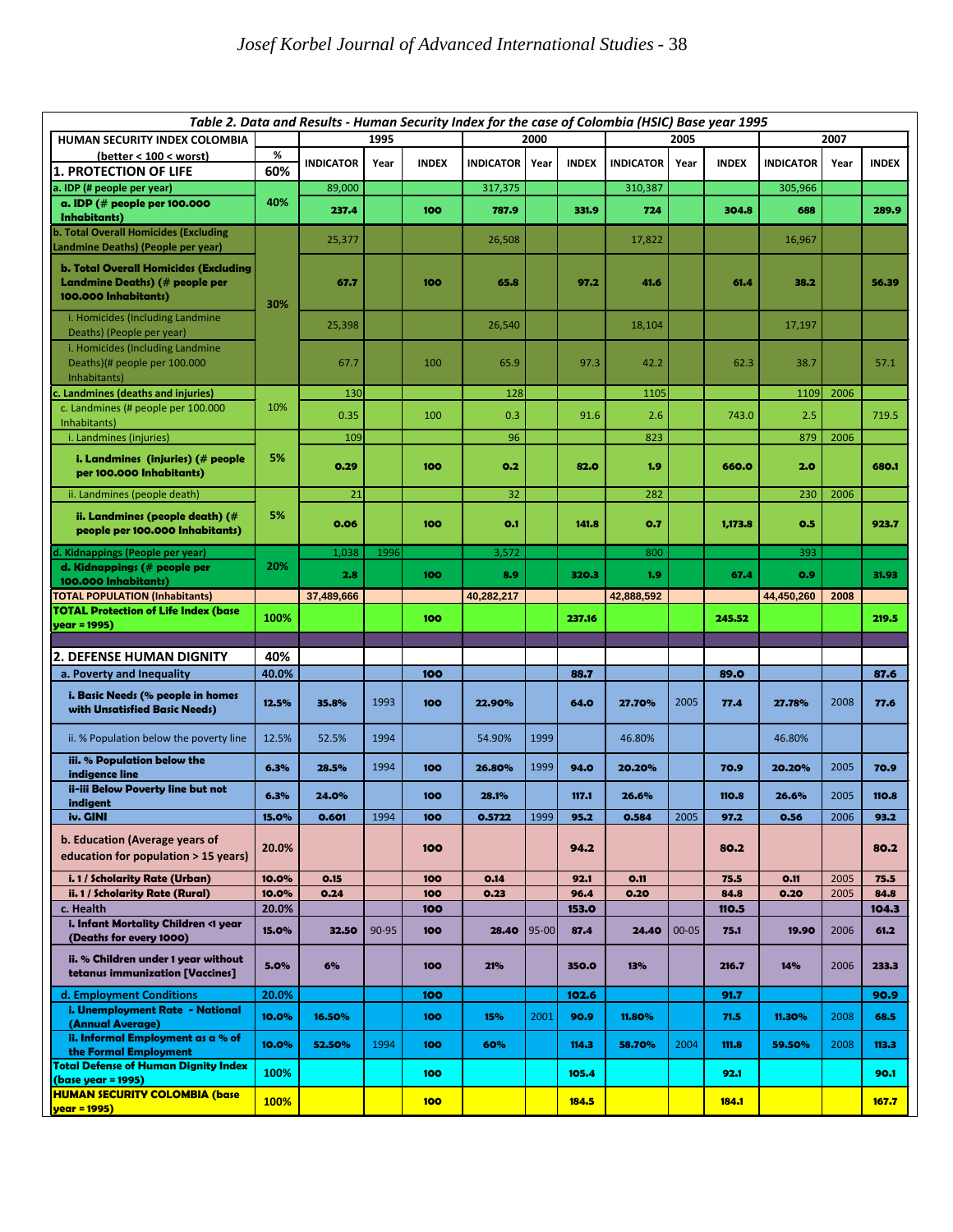

The final calculation of the Human Security Index for the case of Colombia, with the base year of 1995, results in an 84% deterioration by 2005. If compared to 2000, index levels are maintained. A possible explanation for the index spike in 2000 from 1995 could be the economic crisis of 1999, during which the Colombian GDP decreased by 5% from the prior year. The improvement of the HSIC observed in 2007 could also be tied to the long-term plans of economic recovery implemented by past administrations, as well as government initiatives to improve the social conditions of the population.

#### *Case Analysis by Department*

 $\overline{\phantom{0}}$ 

While the national index is a useful tool to analyze the human security conditions in Colombia as a whole, it does not accurately convey the varying degrees of security within each department. The creation of an index by department, using both of the HSIC sub-indices – *Protection of Life* and *Defense of Human Dignity* – is novel to this document. This analysis of departmental human security concerns aims to provide the necessary data for improving welfare policies and adjustments to the distribution of government spending at the local level. Traditionally, resource allocation in Colombia has been determined based on population, the percentage of people receiving education and healthcare services, the local poverty level, and fiscal/administrative efficiency (Ministry of Social Protection of Colombia Law 715, 2001)<sup>[19](#page-15-0)</sup>. The included departmental findings demonstrate how this traditional system of transferences is not equally, nor transversally assessing the critical needs of the population in every region of Colombia.

<span id="page-15-0"></span><sup>19</sup> The issue of Human Security by department has been approached analyzing *Protection of Life* and *Defense of Human Dignity* independently and with a concentration on particular components. For instance, Sarmiento (2008) covers the *Defense of Human Dignity* through the revision of data on poverty, mortality, etc; but information about the conflict is not examined. The Democratic Security Report from 2008 focuses on independent department data such as civilian casualties and kidnappings.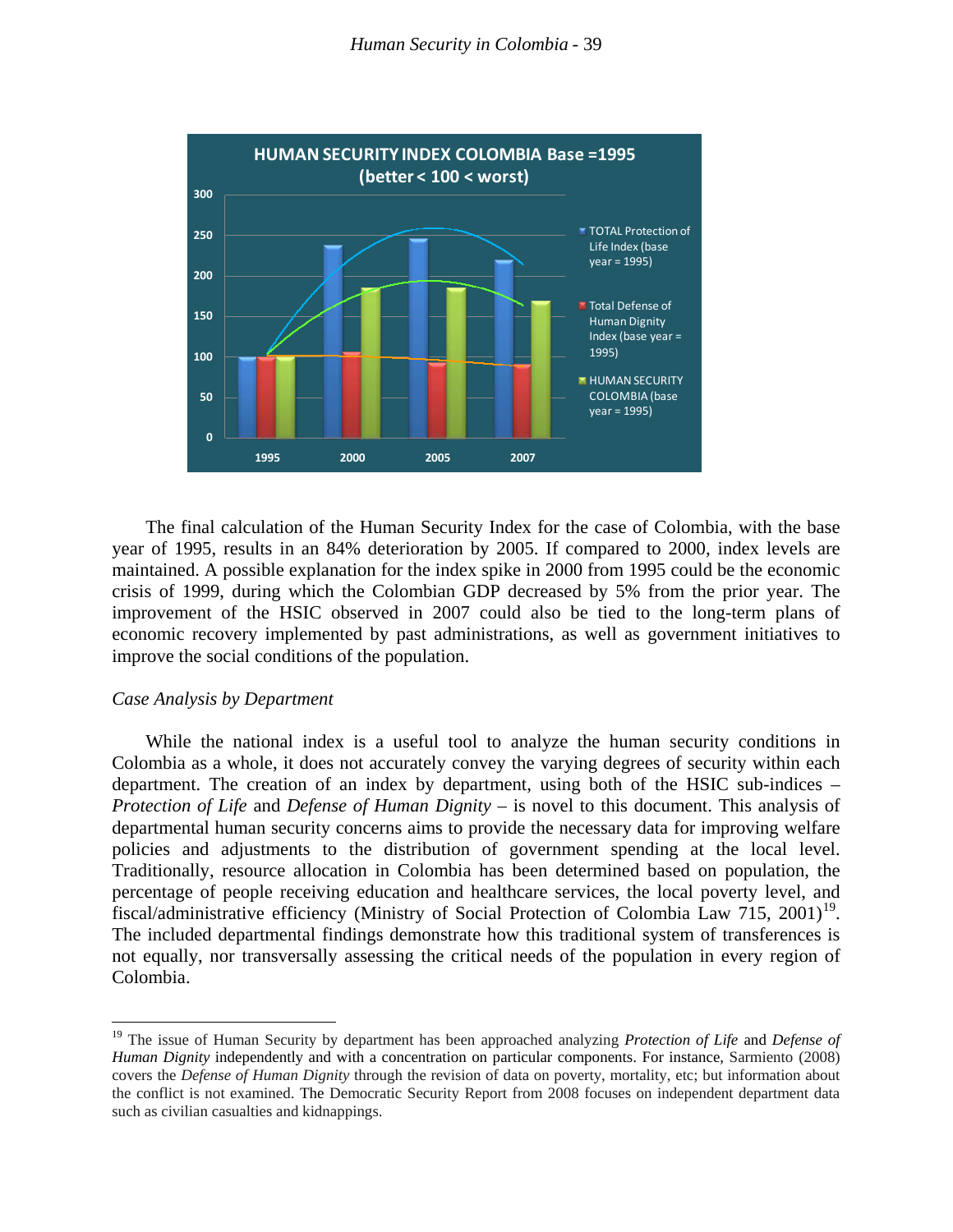

#### *Calculation of the HSIC by Department*

Data accessibility was limited for the department comparison. As a result, the base year for the analysis by department has been shifted from the national index, 1995, to 2000. While there are 32 total departments in Colombia, some publications used to calculate the *Defense of Human Dignity* variables did not give a complete list of department results. Instead, the departments of concern were only noted. With respect to the calculation of *Protection of Life*, annual data was not available by department for landmine casualties. Since the overall homicide numbers do include landmine deaths, the percentage for this variable was increased to compensate for the void.

As through the scatter plot seen above, most departments show similar results. It is the breakaway district of Bogota that is worth mentioning. The capital district of Bogota is not only Colombia's largest city, but also is home to the federal government. The *Protection of Life* variable with the most drastic changes in the number of internally displaced. While it is common for Bogota and other cities to be the arrival destination for many displaced throughout the country, this data is showing the Bogota's citizens are also being forced to leave due to its conditions. Comparing Bogota to the department that houses the second largest city, Antioquia, the results are startling. Medellin, Antioquia has decreased all four variables, with 67% progress in relation to the *Protection of Life*.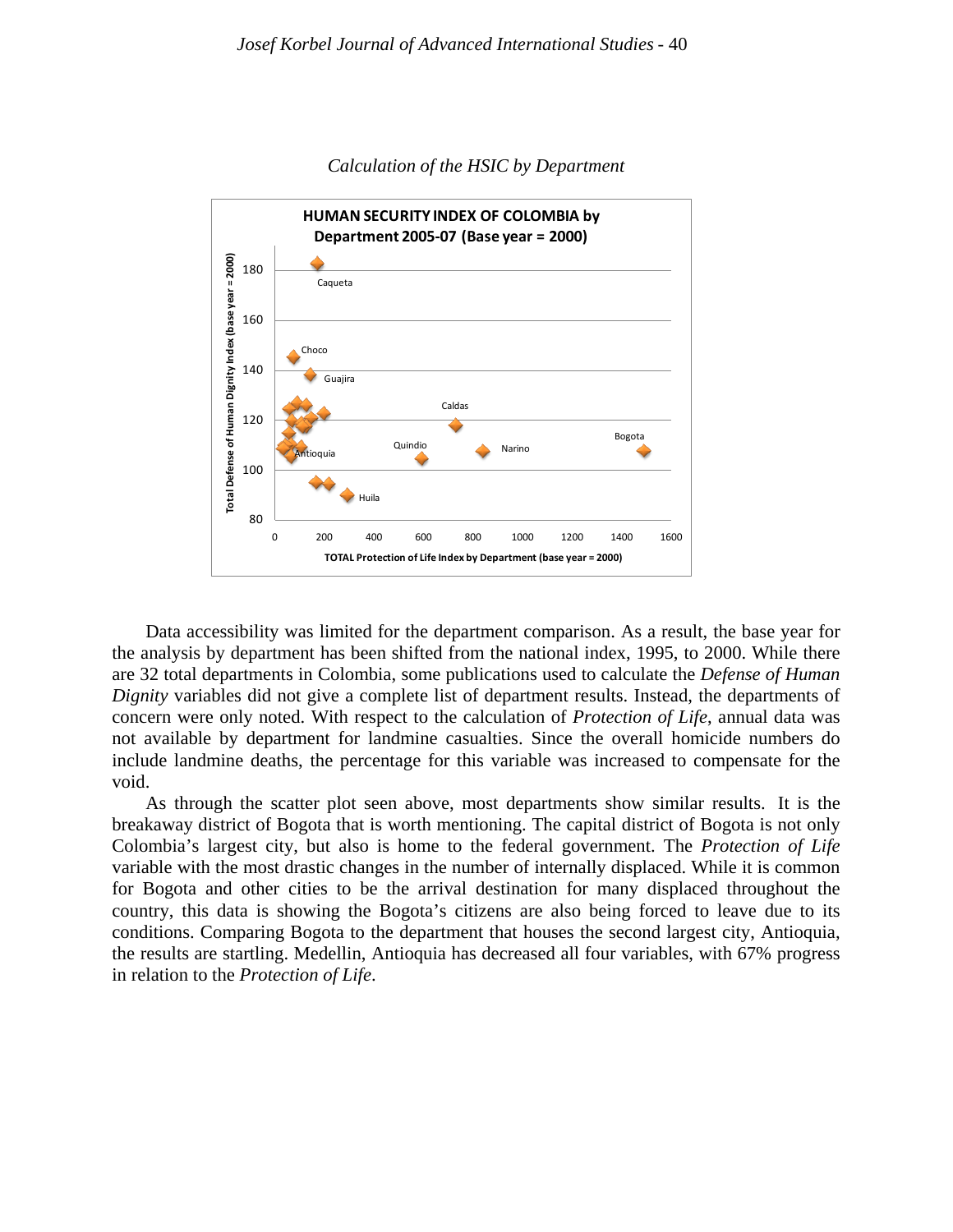

The spider graph above demonstrates the variation of improvement/deterioration seen throughout 25 of the 32 departments.[20](#page-17-0) Starting with the most drastic case of human insecurity, Bogota D.C., departments are listed clockwise in progressing order. Those listed after Choco all had an index under 100 in 2005, from the base year 2000. While the national average shows improvements since 2000, only seven departments demonstrated positive gains. The HSIC is designed to represent percentage changes made from the base year to the year of analysis. Due to this simple, mathematical division of data components, small numbers reflect a much larger variation, thereby skewing the index. An example of this is when kidnappings in a department increases from 2 to 8, causing an index reading of 400. For this reason, it is strongly suggested all data included in the appendix be explored to better understand the index findings.

Important conclusions can be derived from the previous graphs and the HSIC by department:

- Choco, Boyaca and Vichada are the most impoverished departments of Colombia, according to the most recent data available for the percentage of people with unmet basic needs, under the poverty and indigence line. On the other hand, Bogota D.C., Valle, Risaralda and Quindio have the lowest indicators of poverty among the departments of Colombia.
- While the national level indicates improvements in infant mortality, the issue is still a large problem in departments such as Choco, Caqueta, Narino and Cauca.

 $\overline{\phantom{0}}$ 

<span id="page-17-0"></span><sup>20</sup> For seven departments, information was not available in official sources to calculate the sub-index of *Defense of Human Dignity*. Therefore, the analysis by department for the total HSIC and the sub-index of Defense of Human Dignity is for 25 departments while the rest of the data is for the total 32. The above spider graph shows the national index to be 106.7. However, when all 32 departments are measured, the national index is 114.2. Departmental data in its entirety can be found in the Appendix.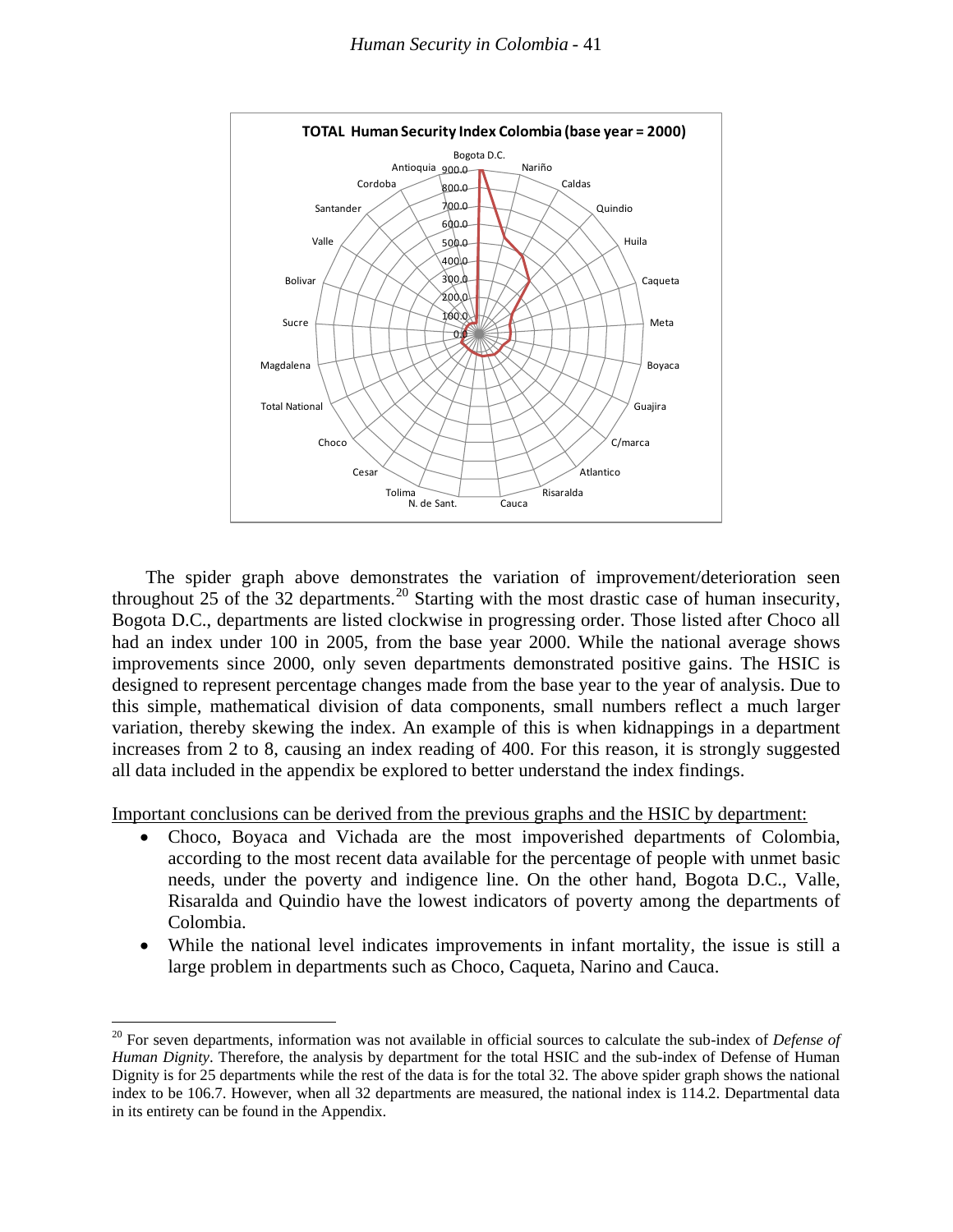- The departments with high levels of violence are not necessarily the poorest ones. The correlation between homicides (including landmine deaths) in 2007 and population with basic needs in 2008 is negative (-0.47).
- Among the main departments Antioquia, Atlantico and Valle -- and the capital city Bogota D.C. – the indicators of poverty and violence have generally improved, except in the case of people with basic needs. It is highly related to the number of IDPs that have dramatically increased in the four departments.
- Departments with similar demographic and geographic backgrounds have differing results. Such findings imply that local efforts are impacting populations.
- The department trends do not agree across the varying indicators. The case by case analysis suggests the realities of each department to be quite different. However, there are similar trends when comparing the data for the departments located in the southern region. For instance, Nariño, Guaviare, Vaupes, Putumayo and Guainía are having similar indicators of violence, poverty and displacement as a percentage of their populations. Regions like the Pacific seem to still be affected by the historical conflict and poverty levels. However, this region has changed from previously having its poverty and violence evenly distributed throughout, to now having to a concentration in certain areas, creating a large disparity (Gonzalez, 1999).

#### **Conclusions and Policy Recommendations**

The data used to portray human security conditions in Colombia was taken from official publications from the government, international agencies or certified NGOs. While information gathered by other sources demonstrates different findings, the selection of official statistics was done intentionally. Although the numbers were different when comparing alternative data sources, the trends of increases and reductions at certain chronological points remained the same. The design of two indices was done to demonstrate how the different approaches to human security could warrant varying results. This is seen through progress in one sub-index and deterioration in the other.

The time period selected was chosen with logistical and ideological influences. First, access to data collected before the early nineties was limited for many variables chosen. In addition, the process by which progress was measured also changed within certain fields. For example in education, the measurement once used to indicate progress was the percentage of school age children attending. Later on, education rates were measured in the average number of years completed. The years in which a census was conducted also played a role in determining the specific starting and ending points. Since many reports take a few years to be completed and published within Colombia, the official end year could prove to be outdated and misleading. A ten-year span was decided on from 1995 to 2005. This time frame includes the demise of the two major drug cartels, the efforts of three separate administrations to combat these issues and the worst economic crisis in Colombian history. Because of all those events that happened between the base and final year, the inclusion of 2000 in results was essential.

Based on this designed framework, the calculated index results in relative progress for the *Defense of Human Dignity* (8% reduction), deterioration in relation to the *Protection of Life* (146% increase) and an overall weakening of human security for Colombia as a nation (84%). When the index is expanded beyond the 2005 measurement to 2007, there is relative improvement for all three conclusions: 10% progress for *Defense of Human Dignity* sub-index,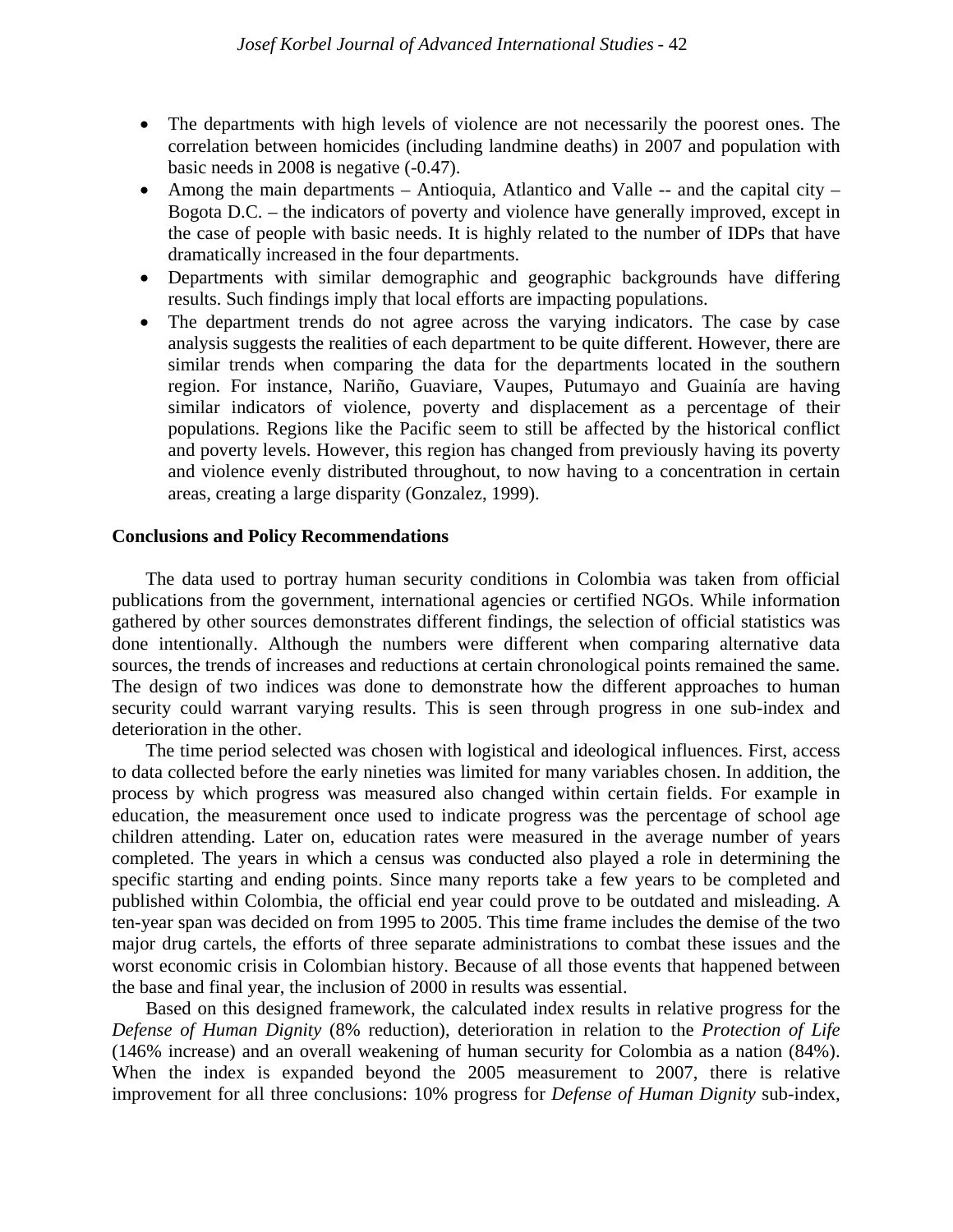119% deterioration in the *Protection of Life* sub-index, and only a 68% decrease of human security for the country. When considering whether or not the citizens of Colombia are better off than they were ten years ago, the 2000-2007 calculated index still demonstrates a 12% deterioration. Yet, the instability that emerged in the beginning of the twenty-first century has been combated significantly for almost all variables. The only two data sets with a negative impact are incidents of landmine casualties and the unsatisfied basic needs indicator.

Two significant changes are the incidents of kidnappings and the overall homicide rate. With a 42% reduction of homicides for the entire nation, and a resounding 90% drop in kidnappings, the *Protection of Life* has made improvements worth mentioning. However, the level of unsatisfied basic needs is a very upsetting situation. The original index shows progress, but the comparison to 2000 does not. So while the country managed to work on basic needs during a time of instability, something has happened to dissolve this progress. This could perhaps be explained by the new cases of internal displacement throughout the country. The index shows an improvement with regards to IDPs. However, the actual number of people keeps Colombia at the top of the list for IDPs every year.

Indeed, the findings by department overall demonstrate what the national index with base of 2000 shows as well. Since the nation is a weighted average of all 32 departments, this is not surprising. What the department depictions show that is not seen in the national results is that departments do not match the trends of the overall country. As previously mentioned, the increase of violence within Bogota D.C. is a disturbing concept. When this district is in the most likely position to prevent insecurities with national police headquartered in the capital, the citizens within walking distance to the federal buildings are being neglected.

International influence to improve Colombian human security has come in shape of the Millennium Development Goals (MDGs), a project of the United Nations. However, much like another UN project, the Human Development Index (HDI), the issues selected neglect to address the concerns mentioned through the *Protection of Life* sub-index. With respect to the indicators for *Defense of Human Dignity*, the MDGs aspire to have the poverty level for Colombia improve from 54% in 1990 to 28.5% in 2015. As of 2006, the poverty rate was 46.8%. Likewise, the target rate for those below the indigence line projects to decrease from 20.4% in 1990 to 8.8% in 2015. 2005 measures indicate little improvement, with the indigence rate to be at 20.2%. In the field of education, the scholarity request for 2015 is 10.6 years of education for those citizens between the ages of 15 and 20. Colombia's scholarity rate in 2005 was 8.9 years for urban areas and 5.0 years for rural. When approaching health concerns, efforts are underway to bring the rate to 14 deaths per 1,000 births by 2015. In 2006, the rate had leveled at 19.9 deaths per 1,000. The standard for vaccinations among infants was set at 95%. Using the statistics for the tetanus vaccination in place of an overall average vaccination rate, 86% of infants had been vaccinated in 2006 (United Nations Millenium Development Goals Monitor 2009).

The Colombian government is in the position to work not only on the Millennium Development Goals, but on a majority of the issues measured by the HSIC. The low level of import/export activity for Colombia has made it relatively unharmed by the current economic crisis affecting the rest of the world. The social programs in place that have impacted the *Defense of Human Dignity* and address many of the Millennium Development Goals will be topics of debate for the upcoming presidential election in 2010. President Alvaro Uribe and his respected party have placed a larger emphasis on the prevention of violence rather than addressing basic needs, such as education and access to healthcare. If his successor follows the same pattern, the rate of progress for this sub-index will most likely trail off and possibly show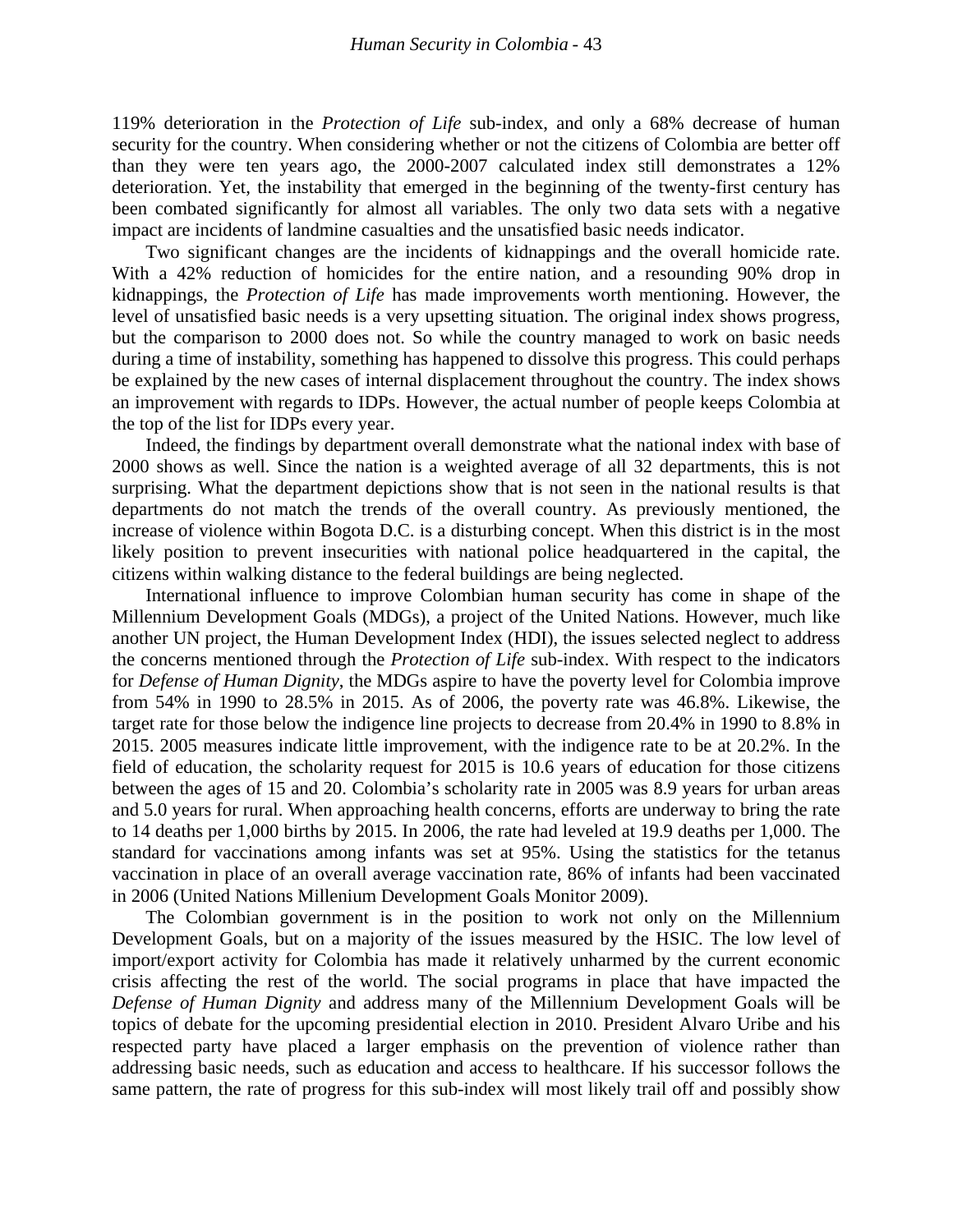reverse effects. The recent positive trends for the *Protection of Life* will continue; however this is one area of concern. The large amount of aid provided by the United States to combat narcotrafficking and rebel terrorism could be drastically reduced due to the current economic crisis and the opposing ideologies of U.S. President Barack Obama and Uribe. This is reflected in the U.S. Congress opposition to the Free Trade Agreement with Colombia.

Plans for the future must focus on efforts funded domestically. Colombia and its leaders must focus on the needs of all Colombian citizens rather than appeasing its allies. The fate of human security for Colombia lies within Colombia. Violence and poverty must be tackled simultaneously, in order to break the cyclical pattern. More efforts must be placed on improving the basic needs of Colombians, while not neglecting their concerns for safety. The government has already realized the complexity of this issue and the importance of improving conditions throughout the whole country. More action is still required.

Finally, some policy options and possible future research directions are suggested based on the findings and conclusions presented above.

- Recognizing that the Colombian government has advanced in the field of security, government institutions in charge of planning future investments and designing policies for the nation should concentrate on the HSIC, or at least the list of variables included in the HSIC. This will provide government authorities with adequate information for improving decisions in terms of global impacts, by utilizing a multi-solution approach. Independent strategies will not solve the most pressing human security issues of Colombia. Collective solutions that involve and commit different national institutions as well as local governments (departments, municipalities, etc) are required in order to improve the human security conditions of the entire population.
- Those departments facing the most drastic conditions in terms of HSIC have to be the focus of short-term policies and social investments. It would stop new displacements and the increase of urban poverty levels. The characteristics of those departments with critical human security problems reveal that rural areas require special attention. Policies focused on ensuring small crop sustainability and profitability should be among the many goals of the Ministries of Agriculture and Social Protection.
- As most of the suggestions given by international organizations such as the World Bank, education is the key for improving the Human Security status of Colombia. Even though they have given more importance to primary education, attention should be placed on increasing access to technical training in order to meet every day employment demand.
- Much like in 1998 (DNP, 1998), the Government of Colombia must call upon the academic world to conduct research and aid them in the quest to improve the human security conditions for its people. Sufficient progress will only be achieved with assistance from all sectors of the community and interdisciplinary strategies.

## **References**

Álvaro, M. (2007). *La Parapolítica: la infiltración paramilitar en la clase política colombiana*,[The Parapolitics: the infiltration of paramilitares in the Colombian political class] Nuevo Mundo [Mundos Nuevos], Number 7, Ed. L`Ecole des Hautes Etudes en Ciences Sociales. Available at: <http://nuevomundo.revues.org/document4636.html>

Arboleda, J., Petesch, P. and Blackburn, J. (2004). *Voices of the poor in Colombia: strengthening*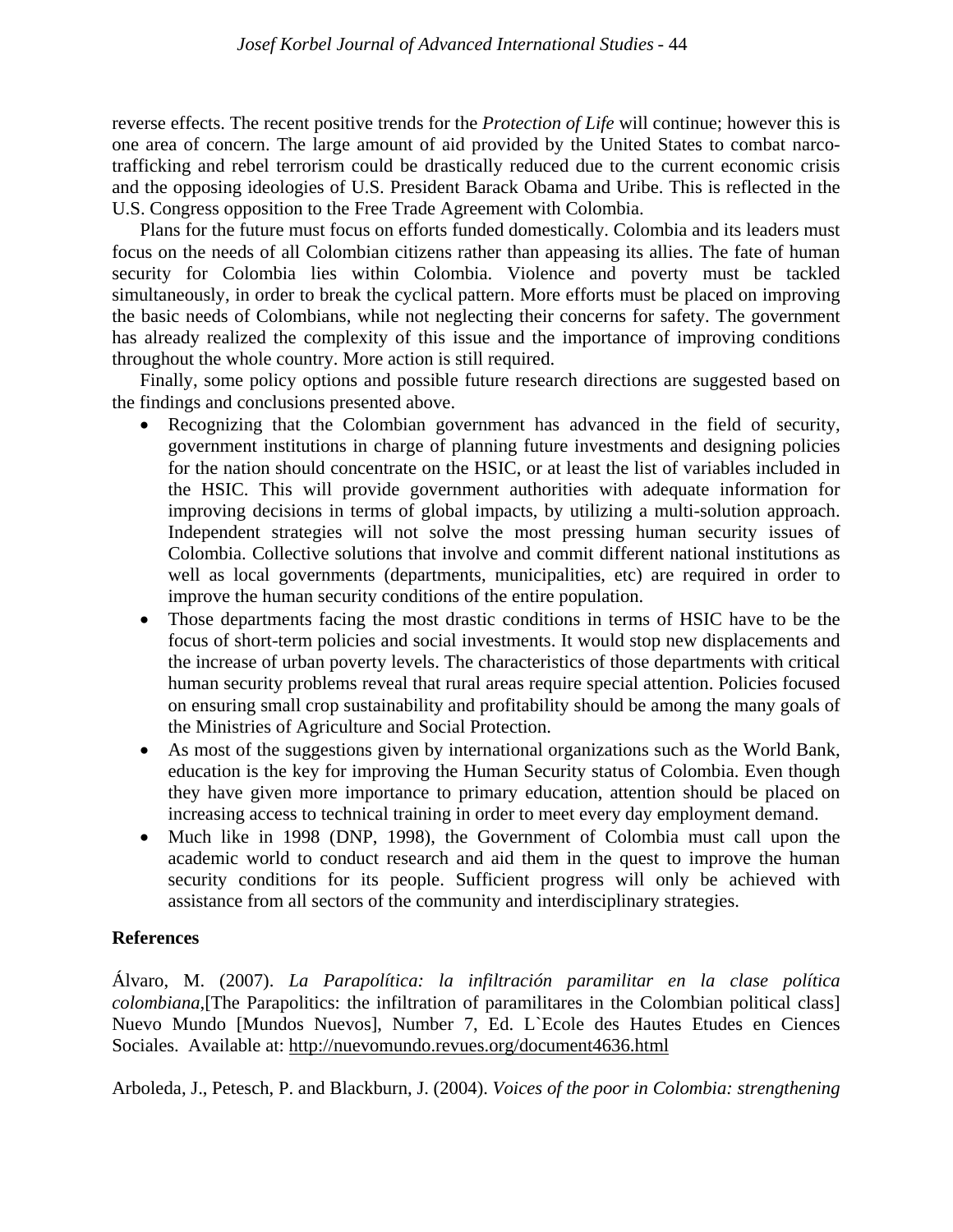*livelihoods, families, and communities*. Published by World Bank.

Bejarano, J. A. (1997). *Colombia: inseguridad, violencia y desempeno economico en las areas rurales* [Colombia: insecurity, violence and economic performance in the rural areas]. Published by FONADE and Universidad Externado de Colombia.

Cock, V., (2006). "The relation between human security and peace in Colombia." *Human Security Perspectives* 1.3: 16-21.

Cubides, F., Olaya, A., and Ortiz, C. (1998). *La violencia y el municipio colombiano 1980 – 1997* [Violence and Colombian municipalities 1980 – 1997]. Published by the Facultad de Ciencias Humanas, Universidad Nacional de Colombia.

Departamento Nacional de Planeacion of Colombia - DNP [National Department of Planning of Colombia] (1998). *La Paz: El desafío para el desarrollo* [Peace: The challenge for development]. Published by TM Editores.

\_\_\_. (2008). *Boletín de resultados en seguridad democrática* [Report about the results of Democratic Security]. Direction of evaluation of public policy.

Evans, G. (2001). *Responsibility to Protect*. International Commission on Intervention and State Sovereignty. Published by the International Development Research Centre.

Giraldo, J. (1996). *Colombia: The genocidal democracy*. Published by Common Courage Press.

Gonzalez, P. (1999). *Marginalidad y exclusión en el Pacifico colombiano. Una visión histórica*. [Marginality and exclusion in the Colombian Pacific region. A historical vision]. Published by the Universidad Santiago de Cali.

Hanson, Stephanie. (2008). *Colombia's Right-Wing Paramilitaries and Splinter Groups*. Council on Foreign Relations. [www.cfr.org](http://www.cfr.org/)

Holmes, J., Gutierrez de Pineres, S. and Curtin, K. (2008). *Guns, Drugs and Development in Colombia*. Published by University of Texas Press.

Ibáñez, A. M. (2008). *El desplazamiento forzoso en Colombia: un camino sin retorno a la pobreza* [Forced displacement in Colombia: a road without return to poverty]. Published by Facultad de Economia, Universidad de los Andes.

Isacson, A. (2002). *Colombia's Human Security Crisis, Disarmament Forum - Human Security in Latin America*. Published by the United Nations Institute for Disarmament Research, Genevea, no 2. 25 – 40.

Lopez, A. (2006). *Narcotráfico, ilegalidad y conflicto en Colombia* [Narco-traffic, illegality and conflict in Colombia]. En: Gutierrez, F. Et Al (Eds) "Nuestra guerra sin nombre. Transformaciones del Conflicto en Colombia", IEPRI. Published by Grupo Editorial Norma.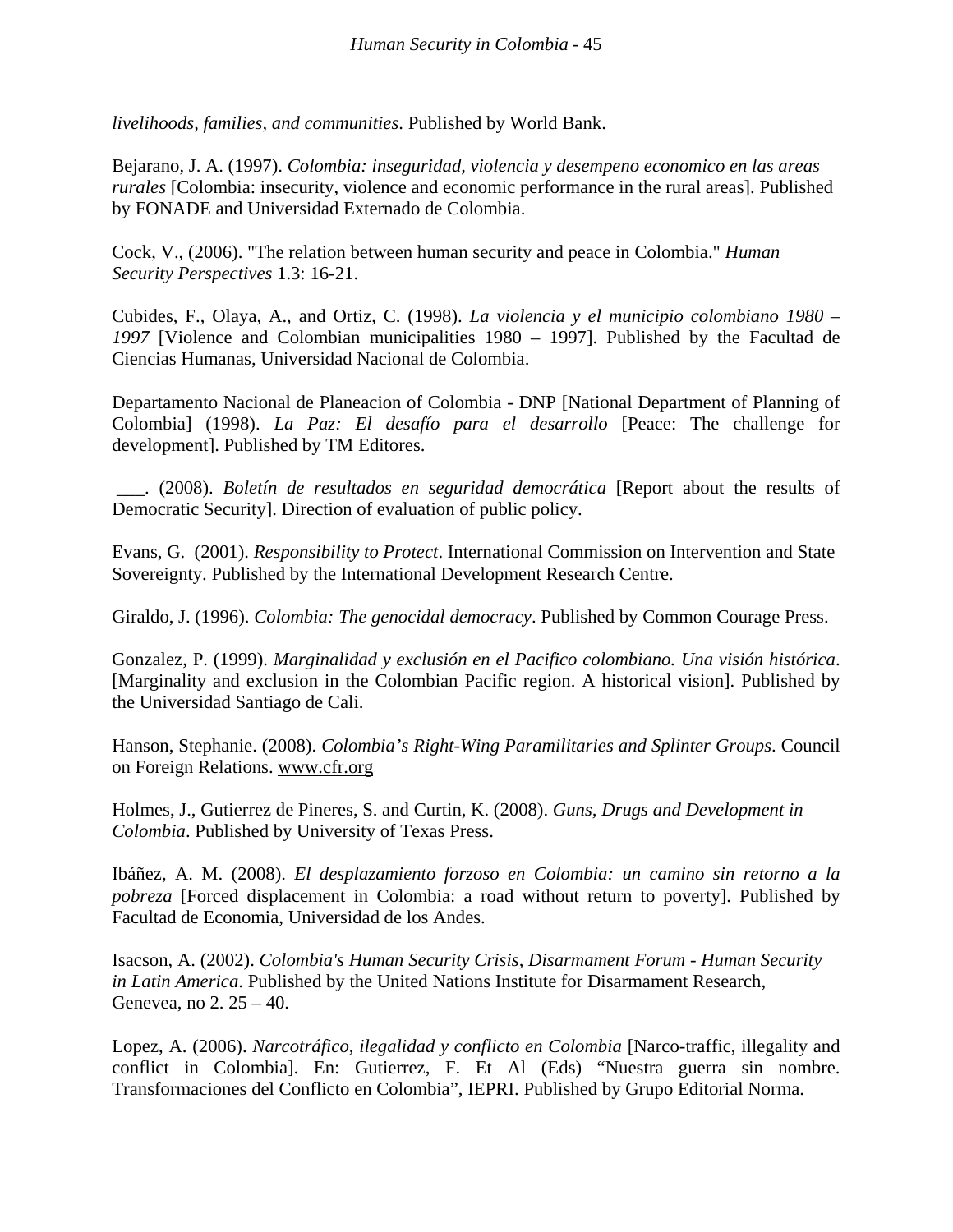## *Josef Korbel Journal of Advanced International Studies* - 46

Martinez, A. (2001). *Economía, crimen y conflicto* [Economics, crime and conflicto]. Universidad de Alcalá de Henares and Universidad Nacional de Colombia. Published by Unibiblos.

Moser, C. and McIlwaine, C. (2000). *La violencia y la exclusión en Colombia: Según la percepción de las comunidades urbanas* [Violence and exclusion in Colombia: The perception of the por urban communities]. World Bank, Latin America and the Caribbean Region.

Nunez, J., Gonzalez, N. and Hernandez, G. (2007, Abril). "¿Es posible alcanzar los objetivos del Milenio en Colombia? Una evaluación de estrategias de focalización y financiamiento [Is it possible to achieve the millennium goals in Colombia? An evaluation of the focalization and financing strategies]." *Archivos de Economia,* Departamento Nacional de Planeacion [National Department of Planning], 330.

Owen, T. (2004). What is 'Human Security'? Special Section: "Human Security—Conflict, Critique and Consensus: Colloquium Remarks and a Proposal for a Threshold-Based Definition." *Security Dialogue*, Vol. 35, No. 3, September 2004, pp. 347-387.

Páez, P. and Valero, J. (2006). *Globalización y pobreza en Colombia.* Published by Universidad Autónoma de Colombia, Facultad de Ciencias Económicas Administrativas y Contables.

Perali, F. (2003). *The behavioral and welfare analysis of consumption: the cost of children, equity and poverty in Colombia.* Published by Kluwer Academic Publishers.

Rocha, R. (2000). *La Economía colombiana tras 25 años de narcotráfico* [The Colombian economy after 25 years of narcotraffic]. Editorial: Siglo del Hombre.

Romero, A. (1992). *Forced displacement in Colombia: causes and effects. Published* by Catholic Institute for International Relations

Sanchez, F. and Chacon, M. (2006). *Conclicto, estado y descentralizacion: del progreso social a la disputa armada por el control local, 1974-2002* [Conflict, state and descentralization: from progress to armed conflicto for the local control, 1974-2002]. En: Gutierrez, F. Et Al (Eds) "Nuestra guerra sin nombre. Transformaciones del Conflicto en Colombia", IEPRI. Published by Grupo Editorial Norma.

Sarmiento, A. (2008, August). "Hacia un sistema de indicadores de derechos humanos para Colombia [Towards a system of human rights indicators for Colombia]." *Archivos de Economia,* Departamento Nacional de Planeacion [National Department of Planning], 343.

Solimano, A., Et Al (1999). *Ensayos sobre paz y desarrollo. El caso de Colombia y la experiencia internacional* [Essays about peace and development. The Colombian case and the international experience]. World Bank. Published by Tercer Mundo Editores.

Spagat, M. and Restrepo, J. (2004). Civilian Casualties in the Colombian Conflict: A New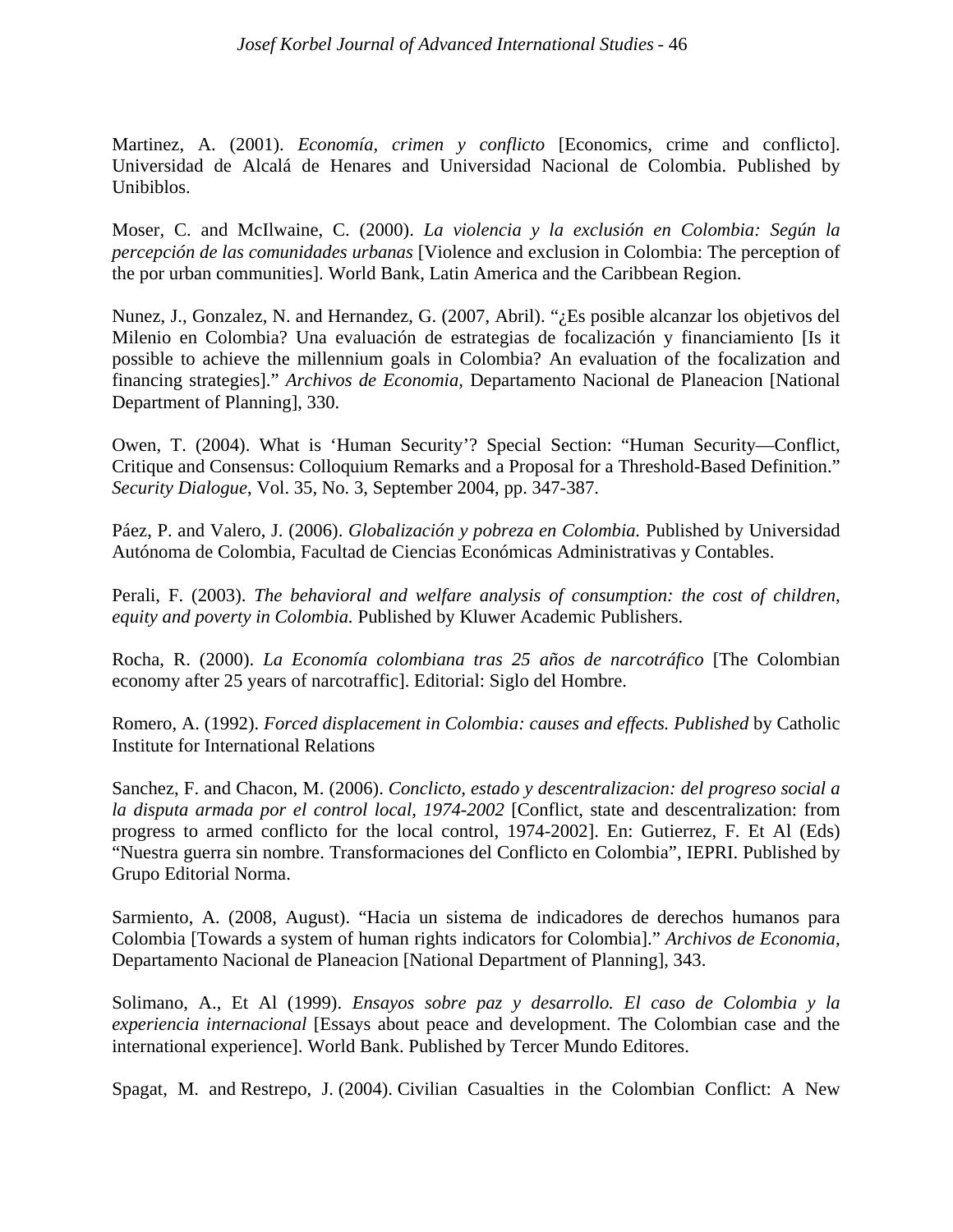Approach to Human Security. *Discussion Paper: University of London*.

Suelt , V. (2006). The Relation between Human Security and Peace in Colombia. *Human Security Perspectives,* Volume 1, Issue 3.

UNDP, *Human Development Report 1994* (Oxford University Press, 1994), Ch. 2, "New Dimensions of Human Security," pp. 22-39.

Universidad Nacional de Colombia, (2004). *Dimensiones territoriales de la guerra y la paz* [Territorial dimensions of war and peace]. Published by Red de estudios de espacio y territorio (RET).

Vivas, A., Sotomayor, L., and Rendón, J. (2004). *Pobreza y violencias en Colombia: agenda de diagnósticos y soluciones* [Poverty and violences in Colombia: an agenda for diagnostics and solutions]. Published by Pontificia Universidad Javeriana. Instituto de Políticas de Desarrollo.

Wessells, M. (2006). *Child soldiers: from violence to protection*. Published by Harvard University Press.

Wills, E. et al. (2003). *Global corruption report: South America* (Transparency Int'l 2003), *available at*

[http://www.gcr.netscript.kunde.sserv.de/download/gcr2003/11\\_South\\_America\\_\(Wills\\_Uruena\).](http://www.gcr.netscript.kunde.sserv.de/download/gcr2003/11_South_America_(Wills_Uruena).pdf) [pdf](http://www.gcr.netscript.kunde.sserv.de/download/gcr2003/11_South_America_(Wills_Uruena).pdf)

World Bank, (1990). *Social programs for the alleviation of poverty.* A World Bank country study.

\_\_\_. (1994). *Poverty in Colombia.* The Office of the UN High Commissioner for Refugees.

\_\_\_. (2006). *The state of the world's refugees. Human Displacement in the New Millennium*. A World Bank country study.

## *Web Pages*

- *Colombia National Administrative Department of Statistics*: [www.dane.gov.co](http://www.dane.gov.co/)
- *International Campaign to Ban Landmines-* Landmine Monitor [www.icbl.org](http://www.icbl.org/)
- *National Planning Department of Colombia*: [www.dnp.gov.co](http://www.dnp.gov.co/)
- *Colombian Journals and Magazines:* [www.eltiempo.com,](http://www.eltiempo.com/) www.elespectador.com , www.semana.com
- *United Nations Economic Commission for Latin America and the Caribbean (ECLAC):* [www.eclac.org](http://www.eclac.org/)
- *United Nations Millenium Development Goals Monitor [www.mdgmonitor.org](http://www.mdgmonitor.org/)*
- *World Bank:* [www.worldbank.org](http://www.worldbank.org/)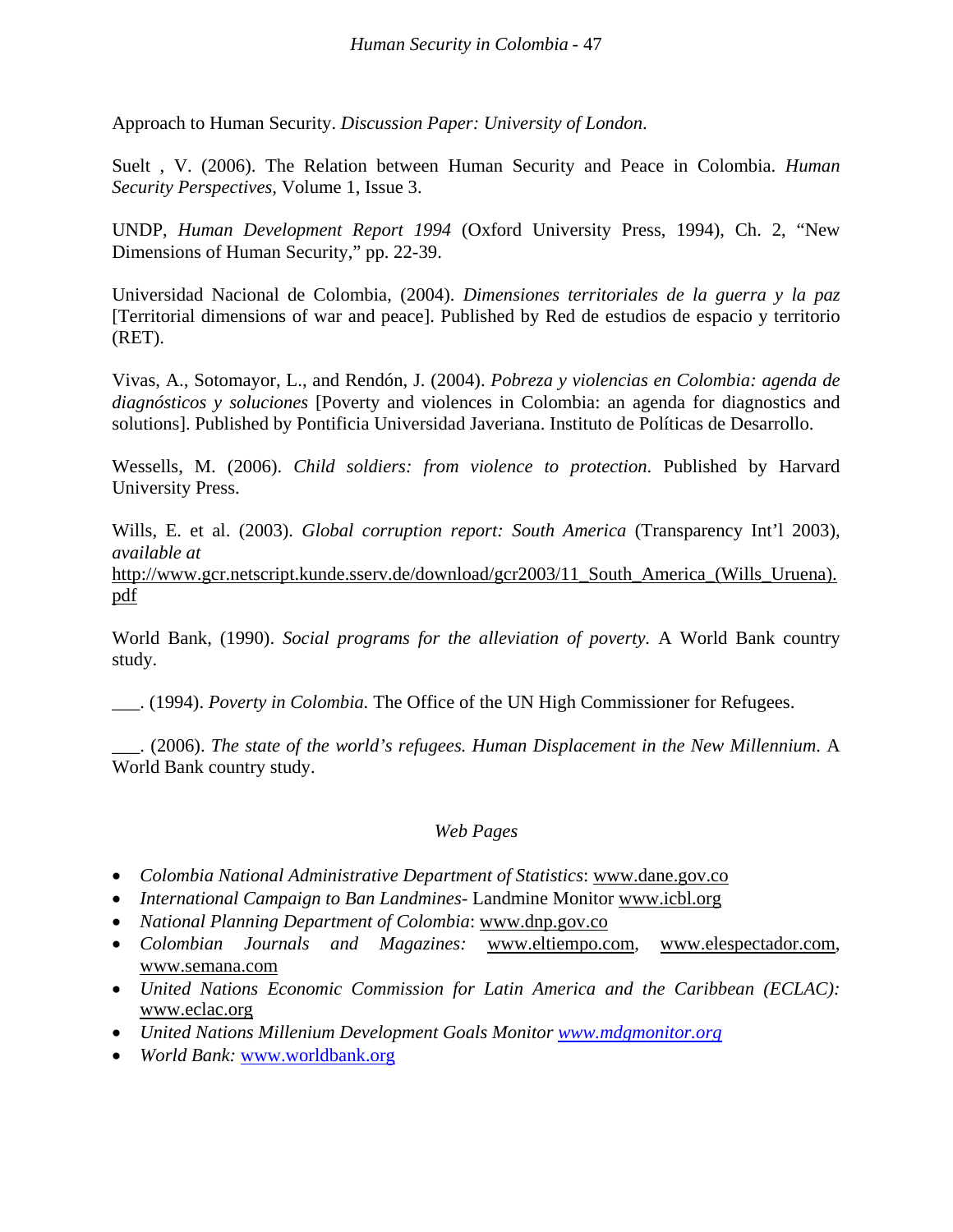# **Appendix**

## **KEY COLOMBIAN INDICATORS**

| Annual data                                                                               | 2007       | Historical averages (%)                                                                                          | 2003-<br>07      |
|-------------------------------------------------------------------------------------------|------------|------------------------------------------------------------------------------------------------------------------|------------------|
| Population (Millions)                                                                     | 44.5       | Population growth                                                                                                | 1.5              |
| GDP (US\$ bn; market exchange rate)                                                       |            | 207.8 Real GDP growth                                                                                            | 5.9              |
| GDP (US\$ bn; purchasing power parity)                                                    | 378.6      | Real domestic demand growth                                                                                      | $7.1\,$          |
| GDP per capita (US\$), 2005                                                               | 2,682      | Inflation                                                                                                        | 5.6              |
| GDP per head (US\$; purchasing power parity)                                              | 8,063      | Current-account balance (% of GDP)                                                                               | $-1.6$           |
| Exchange rate (av) Ps:US\$                                                                | 2,078      | FDI inflows (% of GDP)                                                                                           | 4.0              |
| <b>Indicator</b>                                                                          |            | Value Indicator                                                                                                  | Value            |
| Human development index - HDI                                                             | Rank<br>75 | Life expectancy at birth, quinquennial estimates (years), 2000-05                                                | 71.7             |
| Human development index value, 2005                                                       | 0.791      | Infant mortality rate (per 1,000 live births), 2005                                                              | 17               |
| Life expectancy at birth, annual estimates (years), 2000-05                               | 72.3       | Maternal mortality ratio, reported (per 100,000 live births), 1990-<br>2004                                      | 84               |
| Adult literacy rate (% aged 15 and older), 1995-2005                                      | 92.8       | Public expenditure on education (% of GDP), 2002-05                                                              | 4.8              |
| Combined gross enrolment ratio for primary, secondary and<br>tertiary education (%), 2005 | 75.1       | Public expenditure on education (% of total government<br>expenditure), 2002-05                                  | 11.1             |
| GDP per capita (PPP US\$), 2005                                                           | 7,304      | Current public expenditure on education, pre-primary and<br>primary (as % of all levels), 2002-05                | 51               |
| Fertility rate, total (births per woman), 2000-05                                         | 2.5        | Current public expenditure on education, secondary (% of all<br>levels), 2002-05                                 | 36               |
| Under-five mortality rate (per 1,000 live births), 2005                                   | 21         | Current public expenditure on education, tertiary (% of all<br>levels), 2002-05                                  | 13               |
| Net primary enrolment rate (%), 2004                                                      | 87         | Adult literacy rate (% aged 15 and older), 1995-2005                                                             | 92.8             |
| HIV prevalence (% aged 15-49), 2005                                                       | 0.6        | Youth literacy rate (% aged 15-24), 1995-2005                                                                    | 98               |
| Population undernourished (% of total population), 2002/04                                | 13         | Net primary enrolment rate (%), 2005                                                                             | 87               |
| Population using an improved water source (%), 2004                                       | 93         | Net secondary enrolment rate (%), 2005                                                                           | 55               |
| Human development index (trends), 1975                                                    | 0.663      | Tertiary students in science, engineering, manufacturing and<br>construction (% of tertiary students), 1999-2005 | 33               |
| Human development index (trends), 1985                                                    |            | $0.709$ Telephone mainlines (per 1,000 people), 2005                                                             | 168              |
| Human development index (trends), 1995                                                    |            | 0.753 Cellular subscribers (per 1,000 people), 2005                                                              | 479              |
| Human development index (trends), 2005                                                    | 0.791      | Internet users (per 1,000 people), 2005                                                                          | 104              |
| Population living below \$1 a day (%), 1990-2005                                          | 7          | Gini index 2005                                                                                                  | 58.4             |
| Population living below \$2 a day (%), 1990-2005                                          | 17.8       | Imports of goods and services (% of GDP), 2005                                                                   | 21               |
| Population living below the national poverty line (%), 1990-2004                          | 64         | Exports of goods and services (% of GDP), 2005                                                                   | 21               |
| Population, total (millions), 2005                                                        | 44.5       | Primary exports (% of merchandise exports), 2005                                                                 | 64               |
| Population, total (millions), 2015                                                        | 50.7       | Manufactured exports (% of merchandise exports), 2005                                                            | 36               |
| Population, urban (% of total population), 2005                                           | 72.7       | Debt service, total (% of GDP), 2005                                                                             | 8.3              |
| Population under age 15 (% of total population), 2005                                     |            | 30.3 Military expenditure (% of GDP), 2005                                                                       | $\overline{3.7}$ |
| Population aged 65 and older (% of total population), 2005                                | 5.1        | Unemployment rate Total (% of labour force), 1996-2005                                                           | 11.8             |
| Fertility rate, total (births per woman), 2000-05                                         | 2.5        | Electrification rate (%)                                                                                         | 86               |
| Public expenditure on health (% of GDP), 2004                                             | 6.7        | Homicides (per 100,000 people), 2000-2004                                                                        | 62.7             |
| Population using improved sanitation (%), 2004                                            | 86         | Legislators, senior officials and managers (% female), 1999-<br>2005                                             | 38               |
| Births attended by skilled health personnel, poorest 20% (%)                              | 72         | Professional and technical workers (% female), 1994-2005                                                         | 50               |

Sources: The Economist, United Nations, Unicef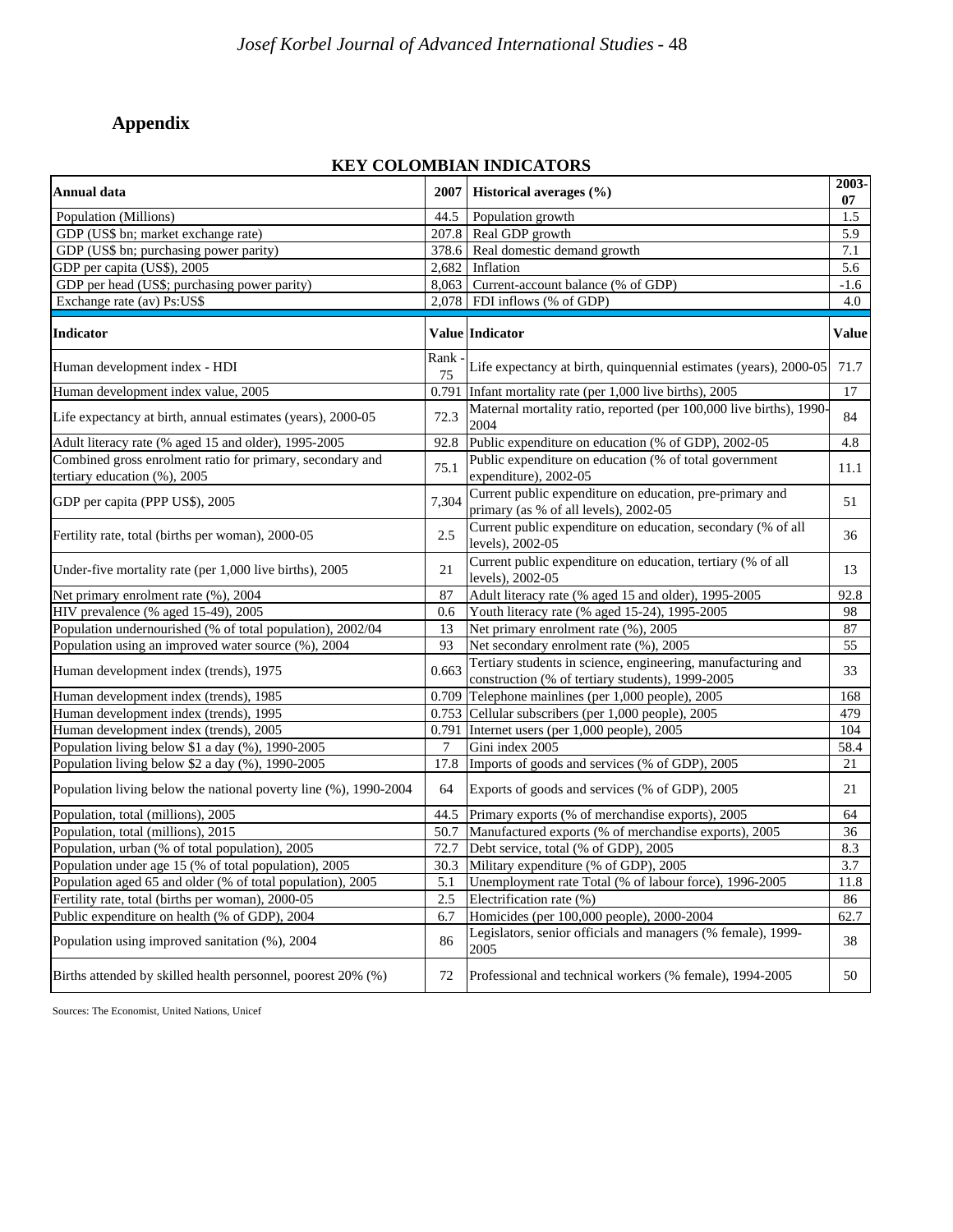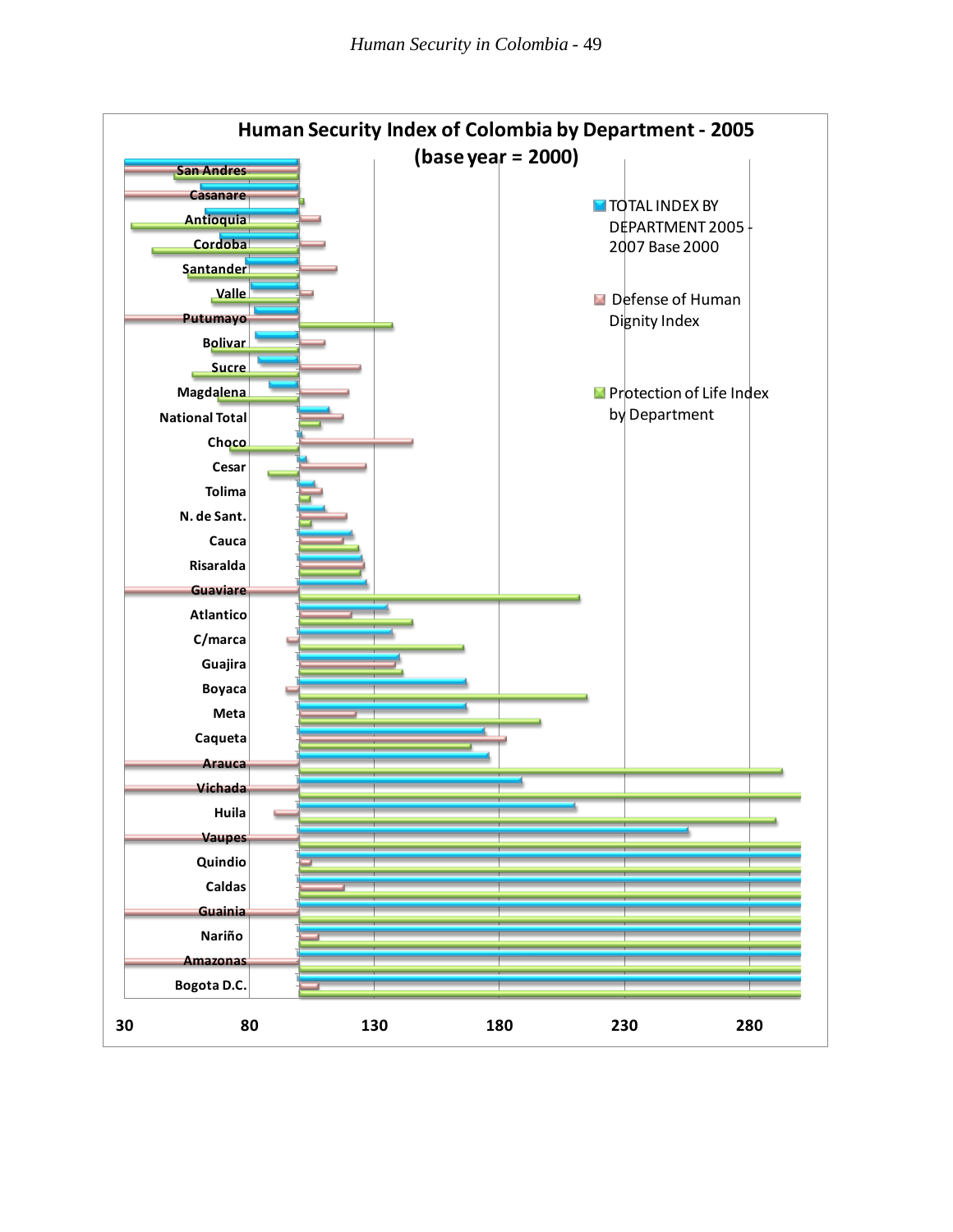|                    |                                                 |                |              |                                     |                              | $P$ and $P$ and $P$ are components by $P$ eparament |            |                                                        |              |               |                                              |                     |               |                                                        |                                                                            |                  |                                             |  |
|--------------------|-------------------------------------------------|----------------|--------------|-------------------------------------|------------------------------|-----------------------------------------------------|------------|--------------------------------------------------------|--------------|---------------|----------------------------------------------|---------------------|---------------|--------------------------------------------------------|----------------------------------------------------------------------------|------------------|---------------------------------------------|--|
| <b>DEPARTMENT</b>  | <b>Total Population by</b><br><b>Department</b> |                |              |                                     | Kidnappings                  |                                                     |            | <b>Homicides (Including</b><br><b>Landmine Deaths)</b> |              |               | <b>Internally Displaced</b><br>People (IDPs) |                     |               | <b>Landmine Casualties,</b><br><b>Totals 1990-2001</b> | <b>Defense of Human</b><br><b>Dignity Index</b><br>(base year $=$<br>2000) |                  | <b>TOTAL</b><br><b>NDEX 2005</b><br>$-2007$ |  |
|                    | 2000                                            | 2007           |              | 2007<br>2000                        | <b>Total</b><br>1996<br>2007 | 2001                                                | 2007       | <b>Total</b>                                           | 2001         | 2007          | <b>Total</b><br>1997<br>2007                 | <b>Injuries</b>     | <b>Deaths</b> | Casualti<br>es                                         | 2000-01<br>02                                                              | 2005-06<br>07-08 | <u>(Base year</u><br>$= 2000$               |  |
| Amazonas           | 70,489                                          | 69,468         |              | 0<br>0                              | 3                            | $\mathbf{1}$                                        | 9          | 54                                                     | 28           | 133           | 634                                          | 0                   | $\circ$       | 0                                                      | 100                                                                        |                  | 573.7                                       |  |
| Antioquia          | 5,377,854                                       | 5,835,008      |              | 684<br>36                           | 4182                         | 7249                                                | 1984       | 13708                                                  | 74169        | 26292         | 417535                                       | 1095                | 273           | 1368                                                   | 100                                                                        | 108.6            | 63.2                                        |  |
| Arauca             | 240,190                                         | 238,361        |              | 9<br>35                             | 278                          | 262                                                 | 222        | 1524                                                   | 1385         | 11078         | 44831                                        | 225                 | 63            | 288                                                    | 100                                                                        |                  | 176.1                                       |  |
| Atlantico          | 2,127,567                                       | 2,225,462      |              | 30<br>8                             | 191                          | 575                                                 | 514        | 3281                                                   | 342          | 930           | 4298                                         | $\overline{7}$      | $\mathbf{1}$  | 8                                                      | 100                                                                        | 120.9            | 135.7                                       |  |
| Bogota D.C.        | 6,437,842                                       | 7,050,228      |              | 169<br>46                           | 1174                         | 2052                                                | 1351       | 7564                                                   | 75           | 855           | 2808                                         | $\overline{7}$      | 9             | 16                                                     | 100                                                                        | 107.8            | 936.4                                       |  |
| Bolivar            | 1,996,906                                       | 1,917,112      |              | 247<br>5                            | 976                          | 458                                                 | 489        | 2514                                                   | 44992        | 17564         | 217769                                       | 403                 | 64            | 467                                                    | 100                                                                        | 110.2            | 83.0                                        |  |
| Boyaca             | 1,365,110                                       | 1,260,854      |              | 12<br>60                            | 480                          | 223                                                 | 198        | 1212                                                   | 1236         | 1821          | 10784                                        | 54                  | 14            | 68                                                     | 100                                                                        | 94.5             | 167.1                                       |  |
| Caldas             | 1,107,627                                       | 972.590        |              | 93<br>6                             | 419                          | 1089                                                | 530        | 3428                                                   | 3563         | 4089          | 55861                                        | 124                 | 30            | 154                                                    | 100                                                                        | 118.1            | 484.2                                       |  |
| Caqueta            | 418,998                                         | 430,960        |              | 65<br>13                            | 515                          | 427                                                 | 380        | 1955                                                   | 10293        | 17922         | 127674                                       | 372                 | 75            | 447                                                    | 100                                                                        | 182.7            | 174.5                                       |  |
| Casanare           | 285,416                                         | 307,387        |              | $\overline{4}$<br>106               | 685                          | 331                                                 | 222        | 1282                                                   | 3594         | 1325          | 21600                                        | 42                  | 25            | 67                                                     | 100                                                                        | $\sim$           | 61.3                                        |  |
| Cauca              | 1,255,333                                       | 1,287,545      |              | 87<br>14                            | 711                          | 743                                                 | 658        | 2567                                                   | 19119        | 14876         | 95933                                        | 251                 | 68            | 319                                                    | 100                                                                        | 117.5            | 121.6                                       |  |
| Cesar              | 961,535                                         | 928,569        |              | 9<br>281                            | 2005                         | 753                                                 | 434        | 2240                                                   | 19910        | 11566         | 135025                                       | 78                  | 56            | 134                                                    | 100                                                                        | 126.7            | 103.3                                       |  |
| Choco              | 407,255                                         | 462,667        |              | 14<br>46                            | 407                          | 134                                                 | 113        | 609                                                    | 20105        | 9958          | 153414                                       | 40                  | 20            | 60                                                     | 100                                                                        | 145.3            | 101.5                                       |  |
| Cordoba            | 1,322,852                                       | 1,511,981      |              | 41<br>5                             | 157                          | 371                                                 | 352        | 1265                                                   | 19682        | 7860          | 92878                                        | 36                  | 9             | 45                                                     | 100                                                                        | 110.1            | 68.7                                        |  |
| Cundinamarca       | 2,142,260                                       | 2,358,115      |              | 214<br>23                           | 1208                         | 847                                                 | 473        | 2906                                                   | 4138         | 4476          | 45781                                        | 110                 | 33            | 143                                                    | 100                                                                        | 95.1             | 137.7                                       |  |
| Guainia            | 37,162                                          | 36,464         |              | $\mathbf{1}$<br>1                   | 12                           | $\overline{2}$                                      | 3          | 25                                                     | 115          | 613           | 2562                                         | 3                   | 0             | 3                                                      | 100                                                                        |                  | 515.1                                       |  |
| Guajira            | 483,106                                         | 735,974        |              | 46<br>$\overline{4}$                | 575                          | 328                                                 | 214        | 1687                                                   | 2337         | 4203          | 33579                                        | $\overline{7}$      | 33            | 40                                                     | 100                                                                        | 138.2            | 140.3                                       |  |
| Guaviare           | 117,189                                         | 98,679         |              | $\mathsf O$<br>$\mathsf{O}\xspace$  | 112                          | 170                                                 | 123        | 572                                                    | 2518         | 5457          | 50294                                        | 84                  | 17            | 101                                                    | 100                                                                        | $\sim$           | 127.4                                       |  |
| Huila              | 924,968                                         | 1,040,050      |              | 63<br>6                             | 563                          | 555                                                 | 513        | 2338                                                   | 2415         | 8920          | 41174                                        | 77                  | 19            | 96                                                     | 100                                                                        | 90.0             | 210.7                                       |  |
|                    |                                                 |                |              | 140<br>9                            | 956                          | 736                                                 | 402        | 2456                                                   |              | 29720         |                                              | 22                  | 17            | 39                                                     | 100                                                                        | 119.8            |                                             |  |
| Magdalena          | 1,284,135                                       | 1,169,770      |              |                                     |                              |                                                     |            |                                                        | 27387        |               | 172887                                       |                     |               |                                                        |                                                                            |                  | 88.6                                        |  |
| Meta               | 700,506                                         | 817,917        |              | 8<br>112                            | 1150                         | 526                                                 | 599        | 3353                                                   | 5836         | 12726         | 93569                                        | 446                 | 134           | 580                                                    | 100                                                                        | 122.7            | 167.1                                       |  |
| Nariño             | 1,632,093                                       | 1,580,123      |              | 82<br>33                            | 559                          | 512                                                 | 778        | 3322                                                   | 7068         | 34829         | 94453                                        | 102                 | 52            | 154                                                    | 100                                                                        | 107.7            | 545.6                                       |  |
| Norte de Santander | 1,345,697                                       | 1,265,006      |              | 144<br>$\mathsf O$                  | 907                          | 1396                                                | 765        | 4690                                                   | 8379         | 7884          | 90309                                        | 303                 | 110           | 413                                                    | 100                                                                        | 118.9            | 110.7                                       |  |
| Putumayo           | 332,434                                         | 316,209        |              | 18<br>10                            | 136                          | 189                                                 | 382        | 1689                                                   | 16443        | 14177         | 111013                                       | 89                  | 38            | 127                                                    | 100                                                                        |                  | 82.7                                        |  |
| Quindio            | 562,156                                         | 540,519        |              | 5<br>$\mathsf O$                    | 71                           | 409                                                 | 301        | 1458                                                   | 340          | 826           | 4541                                         | 18                  | 5             | 23                                                     | 100                                                                        | 104.7            | 397.1                                       |  |
| Risaralda          | 944,298                                         | 908,654        |              | 48<br>6                             | 357                          | 1007                                                | 717        | 4085                                                   | 1827         | 2515          | 16349                                        | 14                  | 8             | 22                                                     | 100                                                                        | 126.1            | 125.3                                       |  |
| San Andres Islas   | 73,465                                          | 71,613         |              | $\circ$<br>$\circ$                  | $\mathbf{1}$                 | 6                                                   | 8          | 40                                                     | $\mathsf O$  | $\circ$       | $\overline{7}$                               | $\circ$             | $\circ$       | $\circ$                                                | 100                                                                        | ä,               | 30.1                                        |  |
| Santander          | 1,964,361                                       | 1,979,090      |              | 305<br>9                            | 1387                         | 1251                                                | 540        | 2869                                                   | 12187        | 8708          | 63975                                        | 212                 | 51            | 263                                                    | 100                                                                        | 114.8            | 79.2                                        |  |
| Sucre              | 794,631                                         | 787,167        |              | 70<br>1                             | 633                          | 231                                                 | 141        | 919                                                    | 17830        | 5429          | 86013                                        | 40                  | 28            | 68                                                     | 100                                                                        | 124.6            | 84.3                                        |  |
| Tolima             | 1,296,942                                       | 1,374,481      |              | 125<br>49                           | 961                          | 743                                                 | 456        | 2265                                                   | 15159        | 21001         | 118740                                       | 175                 | 97            | 272                                                    | 100                                                                        | 109.3            | 106.6                                       |  |
| Valle              | 4,175,515                                       | 4,248,913      |              | 254<br>35                           | 1462                         | 4252                                                | 3270       | 18443                                                  | 17630        | 19284         | 104391                                       | 68                  | 35            | 103                                                    | 100                                                                        | 105.5            | 81.2                                        |  |
| Vaupes             | 29,942                                          | 40,198         |              | 0<br>0                              | 79                           | 1                                                   | 6          | 24                                                     | 27           | 345           | 2540                                         | 21                  | 10            | 31                                                     | 100                                                                        |                  | 255.9                                       |  |
| Vichada            | 83,467                                          | 58,900         |              | $\mathbf{1}$<br>$\mathsf{O}\xspace$ | 46                           | 11                                                  | 50         | 110                                                    | 533          | 2579          | 7701                                         | $\overline{c}$      | 4             | 6                                                      | 100                                                                        |                  | 189.3                                       |  |
| National Total     | 42,299,301                                      | 43,926,034     |              | 3572<br>375                         |                              |                                                     |            |                                                        |              |               |                                              |                     |               |                                                        |                                                                            |                  |                                             |  |
|                    |                                                 |                |              |                                     | 23358                        | 27840                                               | 17197      | 96454                                                  | 360662       | 309961        | 2520922                                      | 4527                | 1398          | 5925                                                   | 100                                                                        | 117.5            | 106.7                                       |  |
|                    |                                                 |                |              |                                     |                              | <b>Education</b>                                    |            |                                                        |              |               |                                              | <b>Unemployment</b> |               |                                                        |                                                                            |                  |                                             |  |
|                    | <b>Population with</b>                          |                |              | % Population                        | (Average years of            |                                                     |            | <b>Infant Mortality &lt;1 year</b>                     |              |               |                                              | <b>Rate By</b>      |               | <b>Averate</b>                                         |                                                                            |                  | <b>Defense of Human</b>                     |  |
|                    | <b>Basic Needs</b>                              |                |              | below the                           |                              | education for                                       |            | (Deaths for every 1000)                                |              |               |                                              | <b>Department</b>   |               | <b>Vacination 2001</b>                                 |                                                                            |                  | <b>Dignity Index</b>                        |  |
| <b>DEPARTMENT</b>  | (Based on                                       |                |              | indigence line                      |                              | population $> 15$                                   |            | By periods of five years                               |              |               |                                              | (Available for 24   |               | 2006 [Polio,                                           |                                                                            |                  | (base year $=$                              |  |
|                    | <b>Census 2005)</b>                             |                |              |                                     |                              | years)                                              |            |                                                        |              |               |                                              | depts)              |               | DPT, T.V] (%)                                          |                                                                            |                  | 2000)                                       |  |
|                    |                                                 |                |              |                                     |                              |                                                     |            | 1985-                                                  | 2000-        | 2005-         |                                              |                     |               |                                                        |                                                                            |                  | 2000-01-2005-06                             |  |
|                    | 2002                                            | 2008           | 2002         | 2005                                | 2001                         |                                                     | 2005       | 1990                                                   | 2005         | 2010          | 2002                                         |                     | 2007          | 2001                                                   | 2006                                                                       | 02               | 07-08                                       |  |
| Amazonas           | 0.0%                                            | 44.4%          |              |                                     |                              |                                                     |            | 61.1                                                   | 46           | 43.6          |                                              |                     |               | 44.7                                                   | 77.8                                                                       | 100              |                                             |  |
| Antioquia          | 18.4%                                           | 23.0%          | 22,2         | 18,8                                | 7,5                          |                                                     | 7,5        | 38.1                                                   | 22.5         | 19.5          |                                              | 15.7%               | 11.2%         | 82.6                                                   | 78.6                                                                       | 100              | 108.6                                       |  |
| Arauca             | 0.0%                                            | 35.9%          |              |                                     |                              |                                                     |            | 61.8                                                   | 55.6         | 52.6          |                                              |                     |               | 65.7                                                   | 95.1                                                                       | 100              |                                             |  |
| Atlantico          | 18.1%                                           | 24.7%          | 15,8         | 11,4                                | 8,6                          |                                                     | 8,9        | 28.1                                                   | 24.4         | 23.7          |                                              | 15.1%               | 12.1%         | 93.1                                                   | 81.7                                                                       | 100              | 120.9                                       |  |
| Bogota D.C         | 8.3%                                            | 9.2%           | 8,6          | 4,5                                 | 9.7                          |                                                     | 10.1       | 31.7                                                   | 20.5         | 16.8          |                                              | 18.2%               | 10.5%         | 82.9                                                   | 83.1                                                                       | 100              | 107.8                                       |  |
| Bolivar            | 33.8%                                           | 46.6%          | 30,5         | 13,3                                | 7,3                          |                                                     | 7,5        | 45.3                                                   | 42.9         | 40.7          |                                              | 11.1%               | 11.5%         | 70.9                                                   | 81.2                                                                       | 100              | 110.2                                       |  |
| Boyaca             | 27.5%                                           | 30.8%          | 44,2         | 34,4                                | 6,2                          |                                                     | 6, 5       | 37                                                     | 27.4         | 23.9          |                                              | 15.4%               | 9.2%          | 75.4                                                   | 73.1                                                                       | 100              | 94.5                                        |  |
| Caldas             | 13.4%                                           | 17.8%          | 16,6         | 15,6                                | 6,9                          |                                                     | 7,0        | 39                                                     | 20           | 16            |                                              | 16.4%               | 11.3%         | 80.7                                                   | 70.9                                                                       | 100              | 118.1                                       |  |
| Caqueta            | 10.0%                                           | 41.7%          | 20,4         | 26,0                                | 6, 5                         |                                                     | 6,1        | 68.1                                                   | 49.2         | 42.8          |                                              | 8.1%                | 9.2%          | 121.0                                                  | 86.4                                                                       | 100              | 182.7                                       |  |
| Casanare           | 0.0%                                            | 35.5%          |              |                                     |                              |                                                     |            | 44.3                                                   | 39           | 37.7          |                                              |                     |               | 79.8                                                   | 901                                                                        | 100              |                                             |  |
| Cauca              | 27.9%                                           | 46.6%          | 31,2         | 27,5                                | 6, 3                         |                                                     | 6, 5       | 66.2                                                   | 52.5         | 47.7          |                                              | 10.5%               | 9.3%          | 75.8                                                   | 76.9                                                                       | 100              | 117.5                                       |  |
| Cesar              | 34.8%                                           | 44.7%          | 22,8         | 14,8                                | 6,0                          |                                                     | 6,6        | 49.9                                                   | 41.5         | 38.7          |                                              | 9.8%                | 13.9%         | 91.0                                                   | 101.1                                                                      | 100              | 126.7                                       |  |
| Choco              | 66.4%                                           | 79.6%          | 29,7         | 48,7                                | 6,6                          |                                                     | 6,9        | 95.6                                                   | 82.2         | 76            |                                              | 7.4%                | 13.6%         | 68.1                                                   | 108.7                                                                      | 100              | 145.3                                       |  |
| Cordoba            | 48.4%                                           | 59.1%          | 34,3         | 28,5                                | 6,6                          |                                                     | 7,3        | 43.8                                                   | 38.4         | 36            |                                              | 16.4%               | 13.5%         | 92.8                                                   | 109.7                                                                      | 100              | 110.1                                       |  |
| Cundinamarca       | 23.6%                                           | 21.3%          | 22,6         | 16,6                                | 6,1                          |                                                     | 5,6        | 31.6                                                   | 27           | 25.2          |                                              | 18.9%               | 10.5%         | 90.7                                                   | 94.5                                                                       | 100              | 95.1                                        |  |
| Guainia            | 0.0%                                            | 60.6%          |              |                                     |                              |                                                     |            |                                                        |              |               |                                              |                     |               | 63.2                                                   | 62.8                                                                       | 100              | $\overline{\phantom{a}}$                    |  |
| Guajira            | 43.4%                                           | 65.2%          | 25,0         | 16,0                                | 6,8                          |                                                     | 7,6        | 49.5                                                   | 41.6         | 38.4          |                                              | 8.3%                | 15.6%         | 80.6                                                   | 107.9                                                                      | 100              | 138.2                                       |  |
| Guaviare<br>Huila  | 0.0%                                            | 39.9%          |              |                                     |                              |                                                     |            |                                                        |              |               |                                              |                     |               | 80.2                                                   | 63.3                                                                       | 100              |                                             |  |
| Magdalena          | 31.6%                                           | 32.6%          | 43,1         | 24,3                                | 6,1                          |                                                     | 6,9        | 46.8                                                   | 33.6         | 30.5          |                                              | 21.2%               | 9.6%<br>11.5% | 87.9                                                   | 104.8<br>100.6                                                             | 100<br>100       | 90.0                                        |  |
| Meta               | 33.7%<br>18.6%                                  | 47.7%<br>25.0% | 23,7<br>15,5 | 15,2<br>12,2                        | 6,7<br>6, 6                  |                                                     | 7,0<br>7,4 | 46.5<br>47.7                                           | 34.8<br>38.5 | 33.59<br>35.5 |                                              | 11.4%<br>11.8%      | 9.9%          | 78.6<br>68.0                                           | 95.4                                                                       | 100              | 119.8<br>122.7                              |  |
| Nariño             | 29.4%                                           | 43.8%          | 38,3         | 23,7                                | 6,2                          |                                                     | 6,4        | 58.2                                                   | 48.4         | 45.2          |                                              | 15.2%               | 12.3%         | 61.6                                                   | 65.1                                                                       | 100              | 107.7                                       |  |
| Norte de Santano   | 26.0%                                           | 30.4%          | 17,8         | 18,5                                | 6, 5                         |                                                     | 6, 8       | 38.3                                                   | 27.3         | 24.6          |                                              | 14.0%               | 10.0%         | 73.4                                                   | 78.5                                                                       | 100              | 118.9                                       |  |
| Putumayo           | 0.0%                                            | 36.0%          |              |                                     |                              |                                                     |            | 64.1                                                   | 41.6         | 37.4          |                                              |                     |               | 58.3                                                   | 91.2                                                                       | 100              |                                             |  |
| Quindio            | 19.5%                                           |                |              | 11,8                                | 5,9                          |                                                     |            | 42.4                                                   | 22.1         | 16.8          |                                              | 19.7%               | 13.7%         | 87.0                                                   | 77.3                                                                       | 100              | 104.7                                       |  |
| Risaralda          | 15.3%                                           | 16.2%<br>17.3% | 16,5<br>10,5 | 10,5                                | 6,9                          |                                                     | 7,8<br>7,5 | 43.6                                                   | 23.7         | 18.9          |                                              | 16.5%               | 12.0%         | 77.4                                                   | 69.3                                                                       | 100              | 126.1                                       |  |
| San Andres Islas   | 0.0%                                            | 40.9%          |              |                                     |                              |                                                     |            | 37.8                                                   | 21.6         | 19.3          |                                              |                     |               | 99.1                                                   | 58.9                                                                       | 100              | $\overline{\phantom{a}}$                    |  |
| Santander          | 16.5%                                           | 21.9%          | 16,7         | 14,6                                | 7,1                          |                                                     | 7,5        | 34.2                                                   | 22.8         | 20.1          |                                              | 16.1%               | 9.8%          | 73.9                                                   | 83.0                                                                       | 100              | 114.8                                       |  |
| Sucre              | 42.2%                                           | 54.9%          | 30,9         | 22,6                                | 6,4                          |                                                     | 6, 6       | 37.3                                                   | 29.4         | 27.8          |                                              | 8.5%                | 12.2%         | 86.1                                                   | 102.7                                                                      | 100              | 124.6                                       |  |
| Tolima             | 23.2%                                           | 29.8%          | 23,4         | 19,6                                | 6,4                          |                                                     | 6,7        | 51.6                                                   | 27           | 23            |                                              | 17.8%               | 12.7%         | 98.6                                                   | 100.6                                                                      | 100              | 109.3                                       |  |
| Valle              | 14.5%                                           | 15.7%          | 13,9         | 9,6                                 | 7,9                          |                                                     | 8,1        | 37.7                                                   | 19.4         | 16.7          |                                              | 15.3%               | 10.9%         | 102.4                                                  | 93.0                                                                       | 100              | 105.5                                       |  |
| Vaupes             | 0.0%                                            | 54.8%          |              |                                     |                              |                                                     |            |                                                        |              |               |                                              |                     |               | 43.3                                                   | 92.8                                                                       | 100              |                                             |  |
| Vichada            | 0.0%<br>22.3%                                   | 67.0%          | 268          | 20.2                                | 7,4                          |                                                     | 7,9        | 43.2                                                   | 24.4         | 19.9          |                                              | 15.5%               | 11.1%         | 52.1<br>83.5                                           | 31.1                                                                       | 100<br>100       | 117.5                                       |  |

# **Data of the HISC components by Department**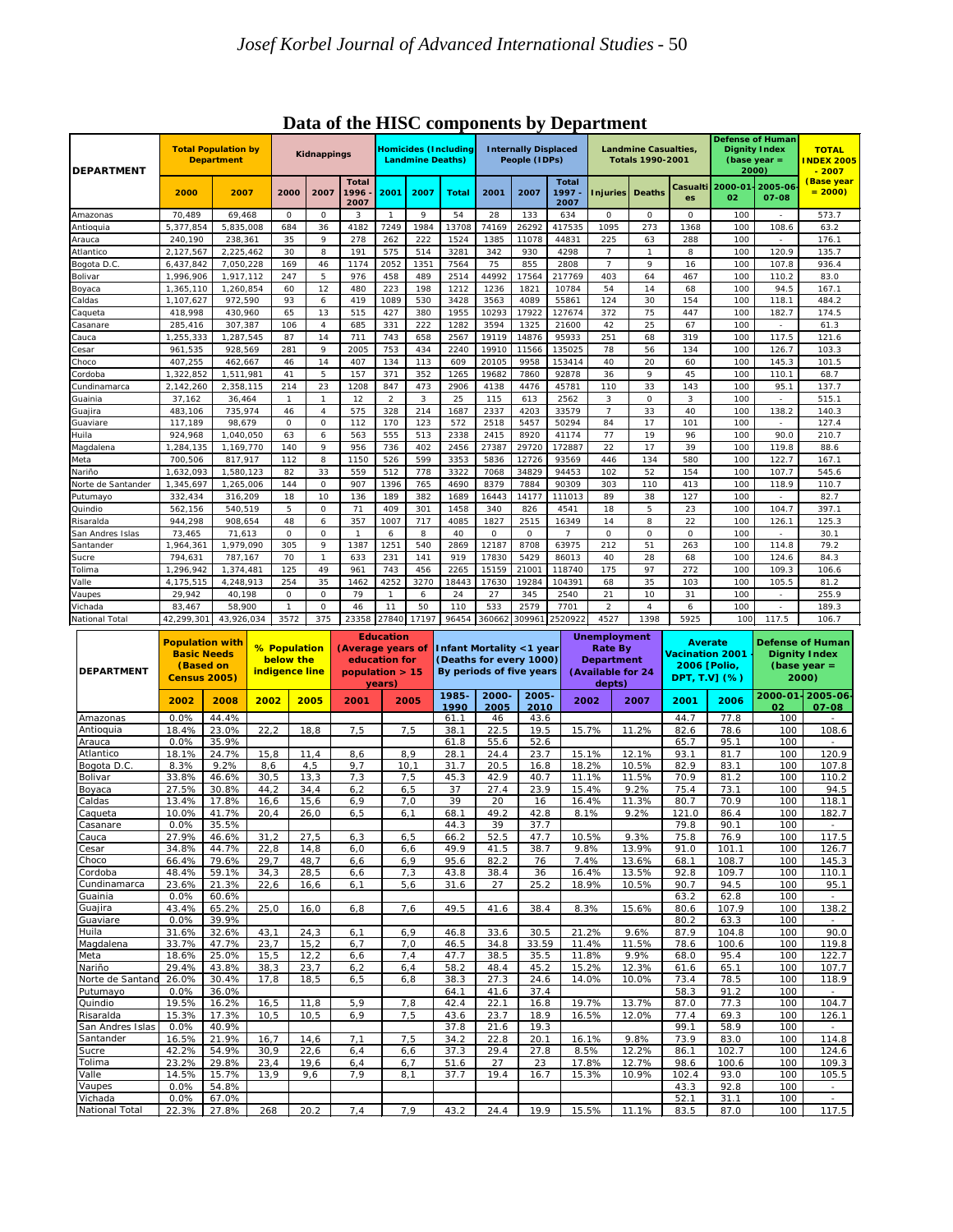

**Map of Colombia with Departments**